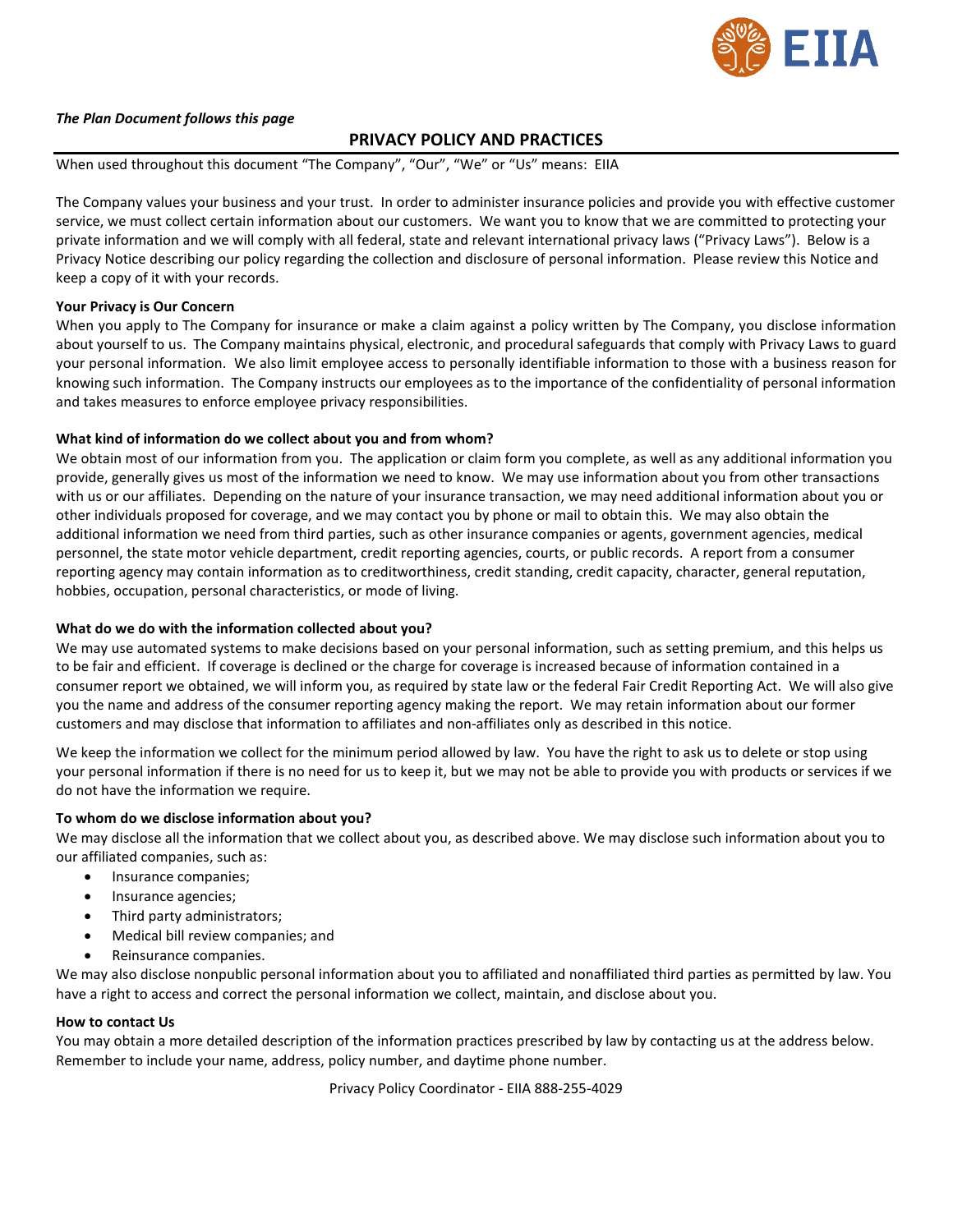

# **2020-21**

# **International Student Core Accident & Sickness Insurance Plan**

*A Non-Renewable Term Policy for international students attending:*



*Please keep this summary of coverage for future reference*

**Coverage Number: AW001586**

*Effective Date: August 1, 2020 through July 31, 2021*



 *2020-21 Intl Core Plan*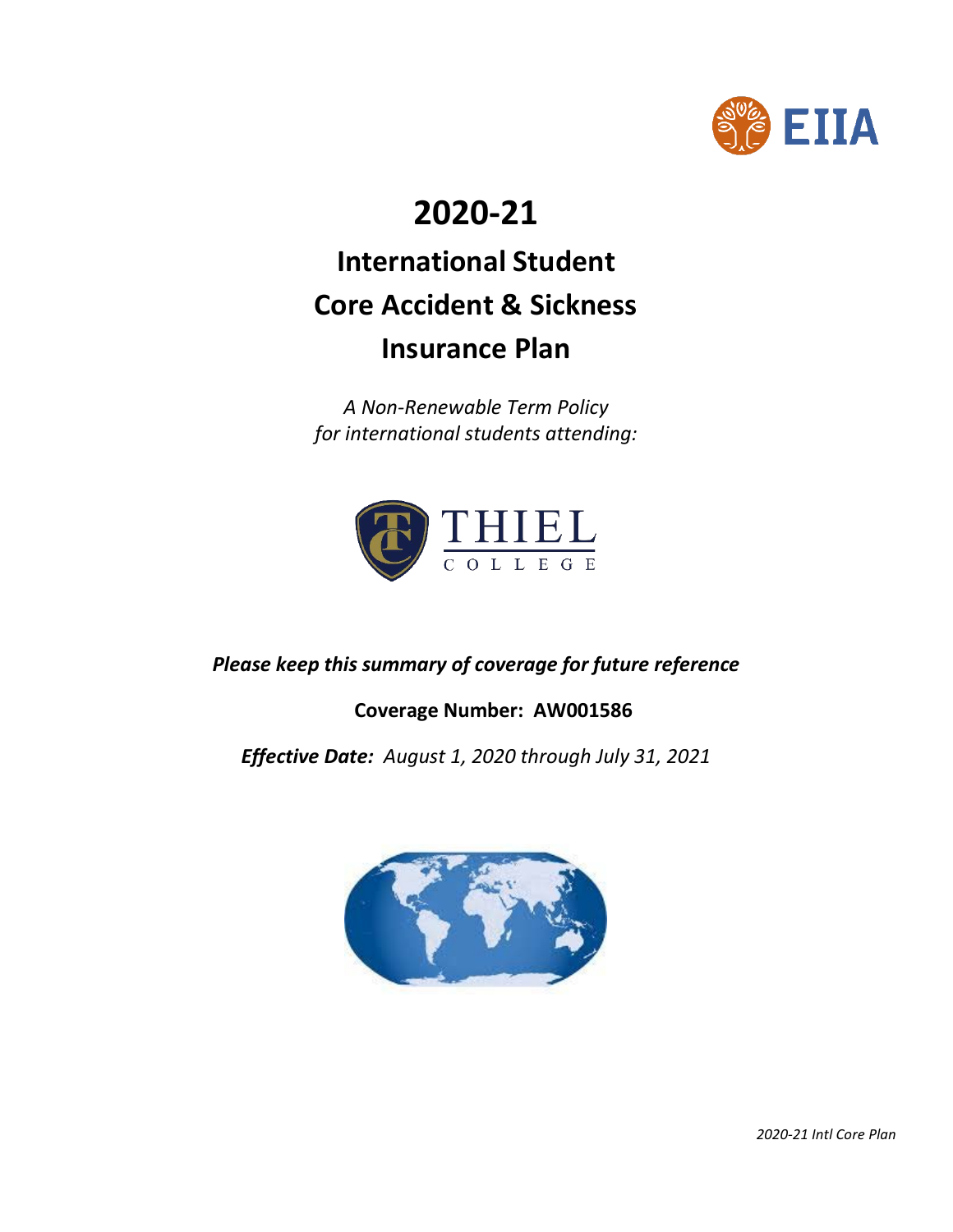# **COVERAGE**

This brochure is a brief description of the benefits provided through your institution for international students enrolled fulltime or part-time for the 2020-2021 academic year. The policy term will cover enrolled students who purchase this coverage from August 1, 2020 through July 31, 2021.

All full-time and part-time international students are automatically enrolled and required to purchase the International Accident & Sickness Plan.

This insurance is not subject to, and will not be administered as a PPACA (Patient Protection and Affordable Care Act) insurance plan. PPACA requires certain U.S. residents and citizens obtain PPACA compliant insurance coverage. This plan is not designed to cover U.S. residents and citizens.

## **ELIGIBILITY**

Non-United States Citizen traveling outside their Home Country and has his or her true, fixed and permanent home and principal establishment outside of the United States and holds a current and valid passport. We retain the right to investigate eligibility status and attendance records to verify eligibility requirements are met. If We discover the eligibility requirements are not met, Our only obligation is to refund any premium paid for that person.

This insurance is not subject to, and will not be administered as a PPACA (Patient Protection and Affordable Care Act) insurance plan. PPACA requires certain U.S. residents and citizens obtain PPACA compliant insurance coverage. This plan is not designed to cover U.S. residents and citizens. This policy is not subject to guaranteed issuance or renewal.

# **RIGHT OF REIMBURSEMENT / SUBROGATION**

If a Plan Participant recovers expenses for Sickness or Injury that occurred due to the negligence of a third party, We have the right to reimbursement for all benefits We paid from any and all damages collected from the negligent third party for those same expenses whether by action at law, settlement, or compromise, by the Plan Participant, the Plan Participant's parents if the Plan Participant is a minor, or the Plan Participant's legal representative as a result of that Sickness or Injury. You are required to furnish any information or assistance, or provide any documents that We may reasonably require in order to exercise Our rights under this provision. This provision applies whether or not the third party admits liability.

We are assigned the right to recover from the negligent third party, or his or her insurer, to the extent of the benefits We paid for that Sickness or Injury. You are required to furnish any information or assistance, or provide any documents that We may reasonably require in order to exercise our rights under this provision. This provision applies whether or not the third party admits liability.

# **DEFINITIONS**

The male pronoun includes the female whenever used.

For the purposes of the Policy the capitalized terms used herein are defined as follows: Additional terms may be defined within the provision to which they apply.

**Accident** means an unforeseeable event which:

- 1) Causes Injury to one or more Plan Participants; and
- 2) Occurs while coverage is in effect for the Plan Participant.

**AIDS** means Acquired Immune Deficiency Syndrome, as that term is defined by the United States Centers for Disease Control**.**

**Application** means the Application for the Plan Document

**Benefit Period** means the period of time from the date of the Accident causing the Injury or Sickness for which benefits are payable, as shown in the Schedule of Benefits, and the date after which no further benefits will be paid.

**Caregiver** means an individual employed for the purpose of providing assistance with activities of daily living to the Plan Participant or to the Plan Participant's Immediate Family Member who has a physical or mental impairment. The Caregiver must be employed by the Plan Participant or the Plan Participant's Immediate Family Member. A Caregiver is not a babysitter; childcare service, facility or provider; or persons employed by any service, provider or facility to supply assisted living or skilled nursing personnel.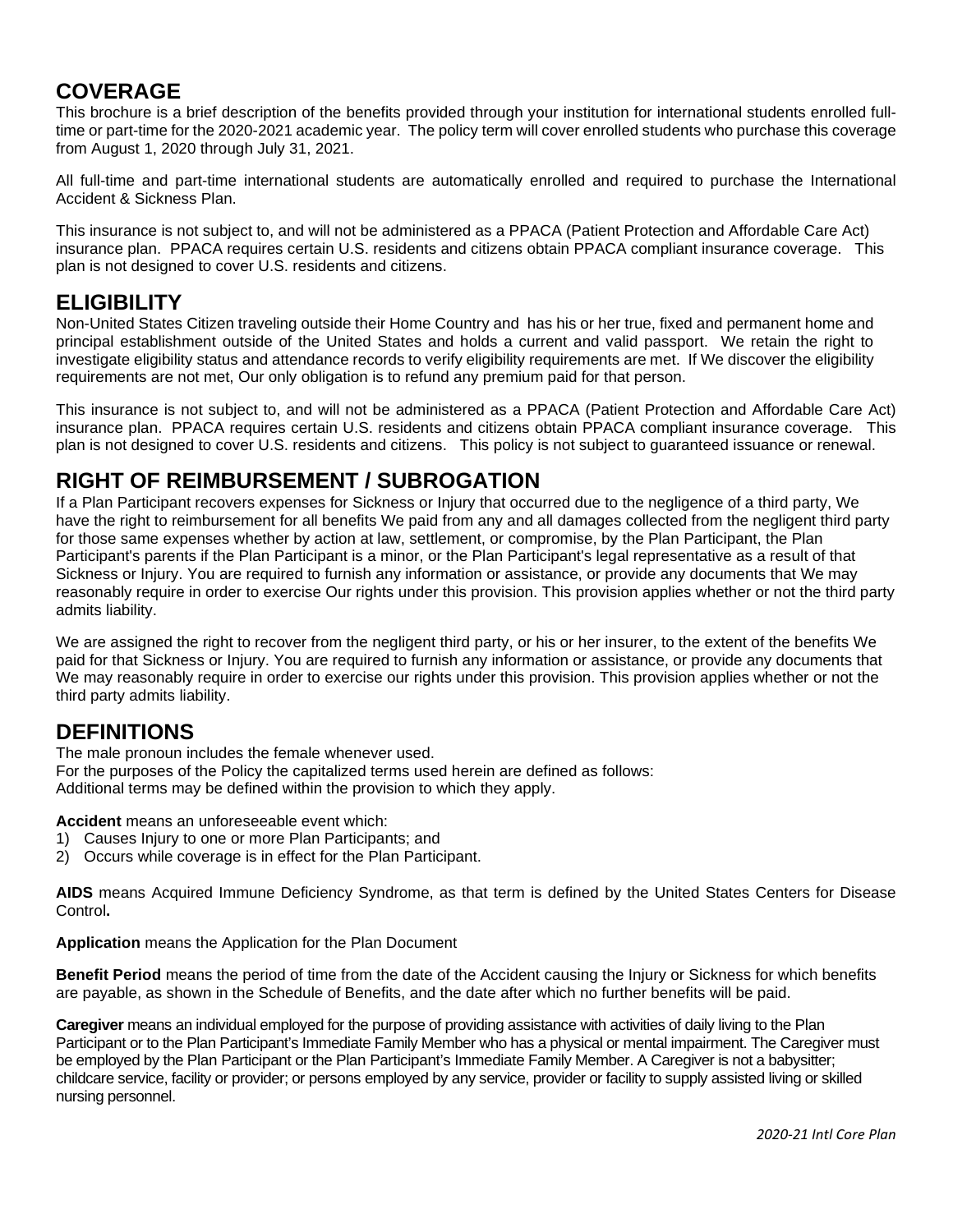**Child** means the Plan Participant's natural Child, adopted Child (or Child placed in the Plan Participant's home for purposes of adoption), foster Child, stepchild, or other Child for whom the Plan Participant has legal guardianship (proof will be required). A Child must reside with the Plan Participant in a parent-Child relationship. NOTE: In the event the Plan Participant shares physical custody of the Child with another parent, the requirement that the Child reside with the Plan Participant will be waived.

**Child Caregiver** means an individual providing basic childcare service needs for the Plan Participant's minor children under the age of 18 while the Plan Participant is on the Trip without the minor children. The arrangement of being the Child Caregiver while the Plan Participant is on the Trip must be made 30 or more days prior to the Scheduled Departure Date.

**Civil Union Partner** means a party to a civil union who is entitled to the same legal obligations, responsibilities, protections and benefits that are afforded a spouse. Throughout the Policy, a party to a civil union shall be included in any definition or use of the terms such as spouse, Immediate Family, dependent, next of kin, and other terms descriptive of spousal relationships. This includes the terms 'marriage' or 'married' or variations thereon. The term spouse or dependent includes civil union couples whenever used.

**Class** means a group of people defined by a common characteristic, including but not limited to demographic group and geographic region**.**

**Coinsurance** means the percentage of Eligible Expenses for which the Company is responsible for a specified covered service after the Deductible, if any, has been met.

**Company** means Allied World Assurance Company, Ltd. Also hereinafter referred to as We, Us and Our.

#### **Complications of Pregnancy** means a condition which:

- When pregnancy is not terminated, requires medical treatment and whose diagnosis is distinct from pregnancy but is adversely affected by or are caused by pregnancy, such as: (a) acute nephritis; (b) nephrosis; (c) cardiac decompensation; (d) missed abortion; (e) eclampsia; (f) puerperal infection; (g) R.H. Factor problems; (h) severe loss of blood requiring transfusion; and (i) other similar medical and surgical conditions of comparable severity related to pregnancy.
- When pregnancy is terminated: (a) non-elective cesarean section; (b) ectopic pregnancy that is terminated; and (c) spontaneous termination of pregnancy during a period of gestation in which a viable birth is not possible;

#### **Complications of Pregnancy will not include:**

- False Labor;
- Occasional spotting;
- Physician prescribed rest during the period of pregnancy;
- Morning Sickness; and
- Similar conditions associated with the management of a difficult pregnancy but which are not a separate Complication of Pregnancy.

Delivery by cesarean section is considered a complication of pregnancy if the cesarean section is *non-*elective. A cesarean section will be considered non-elective if the fetus or mother is determined to be in distress and is in immediate danger of death, Sickness or Injury if a cesarean section is not performed. A cesarean section beyond one performed in any previous pregnancy will also be considered non-elective if vaginal delivery is medically inappropriate, or a vaginal delivery is attempted but discontinued due to immediate danger of death, Sickness or Injury to the Child or mother.

**Co-Payment** means a specified charge that the Plan Participant is required to pay when a medical service is rendered.

**Cosmetic Surgery** means the surgical alteration of tissue primarily for the improvement of appearance rather than to improve or restore bodily functions**.**

**Covered Accident** means an Accident that occurs while coverage is in force for a Plan Participant and results in a Covered Loss for which benefits are payable.

**Covered Loss or Covered Losses** means an accidental death, dismemberment, Sickness or other Injury covered under the Policy and indicated on the Schedule of Benefits.

**Custodial Care** means that type of care or service, wherever furnished and by whatever name called, that is designed primarily to assist a Plan Participant, whether or not totally disabled, in the activities of daily living.

**Deductible** means the dollar amount of Eligible Expenses which must be incurred and paid by the Plan Participant before benefits are payable under the Policy. It applies separately to each Plan Participant.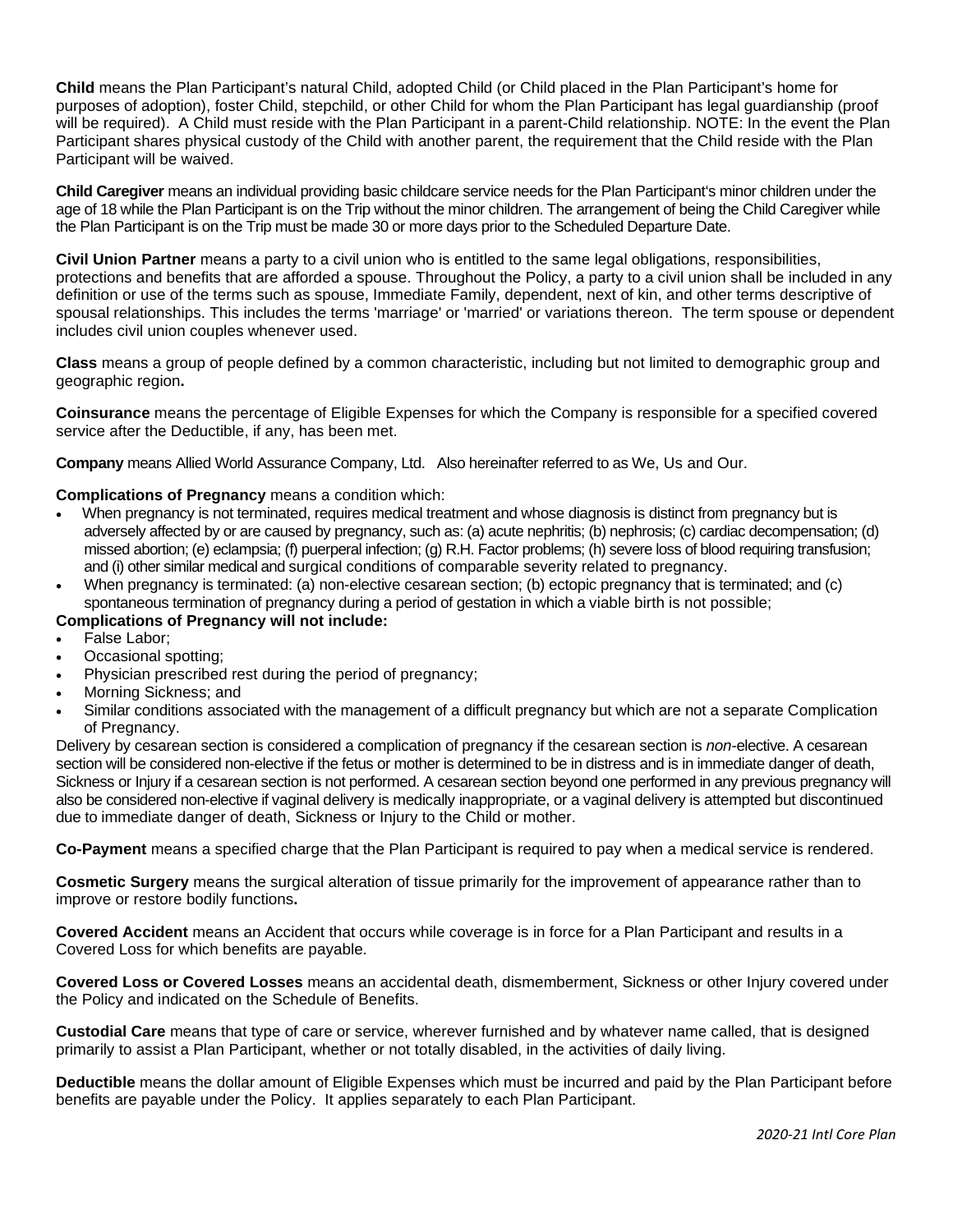**Dentist** means a legally licensed doctor of dental surgery; dental medicine or dental science. A dental hygienist who works within the scope of his/her license, under the supervision of a Dentist, is a covered practitioner.

**Dependent** means a Plan Participant's:

- 1) lawful spouse, if not legally separated or divorced, or Domestic Partner or Civil Union Partner.
- 2) unmarried Children under age 26.

The age limitations will not apply to a Plan Participant's unmarried Child who is dependent on the Plan Participant or other care providers for lifetime care and supervision, and incapable of self-sustaining employment by reason of mental or physical handicap that occurred before age 26. Proof of such dependence and incapacity must be furnished to the Company immediately upon enrollment or within 31 days of the Child reaching the age limitation. Thereafter proof will be required whenever reasonably necessary, but not more often than once a year after the 2-year period following the age limitation.

**Domestic Partner** means an opposite or same sex partner who, for at least 12 consecutive months, has resided with the Plan Participant and shared financial assets/obligations with the Plan Participant. Both the Plan Participant and the Domestic Partner must: (1) intend to be life partners; (2) be at least the age of consent in the state in which they reside; and (3) be mentally competent to contract. Neither the Plan Participant nor the Domestic Partner can be related by blood to a degree of closeness that would prohibit a legal marriage, be married to anyone else, or have any other Domestic Partner. The Company requires proof of the Domestic Partner relationship in the form of a signed and completed Affidavit of Domestic Partnership.

**Elective Treatment and Procedures** means any Medical Treatment or surgical procedure that is not medically necessary, including any service, treatment, or supplies that are deemed by the federal, or a state or local government authority, or by the Company to be research or experimental or that is not recognized as a generally accepted medical practice.

**Eligible Expenses** means the Usual, Reasonable and Customary charges for services or supplies which are incurred by the Plan Participant for the Medically Necessary treatment of an Injury or Sickness.

**Emergency** means a Sickness or Injury for which the Plan Participant seeks immediate medical treatment at the nearest available facility. The condition must be one which manifests itself by acute symptoms which are sufficiently severe (including severe pain) that without immediate medical care a prudent lay person possessing an average knowledge of health and medicine would reasonably expect that failure to receive immediate medical attention would cause:

- His life or health would be in serious jeopardy, or, with respect to a pregnant woman, serious jeopardy to the health of the woman or her unborn Child;
- His bodily functions would be seriously impaired; or
- A body organ or part would be seriously damaged.

**Experimental/Investigational** means that a drug, device or medical care or treatment will be considered experimental/investigational if:

- The drug or device cannot be lawfully marketed without approval of the Food and Drug Administration and approval for marketing has not been given at the time the drug or device is furnished;
- The informed consent document utilized with the drug, device, medical care or treatment states or indicates that the drug, device, medical care or treatment is part of a clinical trial, experimental phase or investigational phase or if such a consent document is required by law;
- The drug, device, medical care or treatment or the patient informed consent document utilized with the drug, device or medical care or treatment was reviewed and approved by the treating facility's Institutional Review Board or other body serving a similar function, or if federal or state law requires such review and approval;
- Reliable Evidence show that the drug, device or medical care or treatment is the subject of ongoing Phase I or Phase II clinical trials, is the research, experimental study or investigational arm of ongoing Phase III clinical trials, or is otherwise under study to determine its maximum tolerated dose, its toxicity, its safety, its efficacy or its efficacy as compared with a standard means of treatment of diagnosis; or
- Reliable Evidence show that the prevailing opinion among experts regarding the drug, device or medical care or treatment is that further studies or clinical trials are necessary to determine its maximum tolerated dose, its toxicity, its safety, its efficacy or its efficacy as compared with a standard means of treatment of diagnosis.

Reliable evidence means only: published reports and articles in authoritative medical and scientific literature; written protocol or protocols by the treating facility studying substantially the same drug, device or medical care or treatment or the written informed consent used by the treating facility or other facility studying substantially the same drug, device or medical care or treatment. Eligible Expenses will be considered in accordance with the drug, device or medical care at the time the expense is incurred.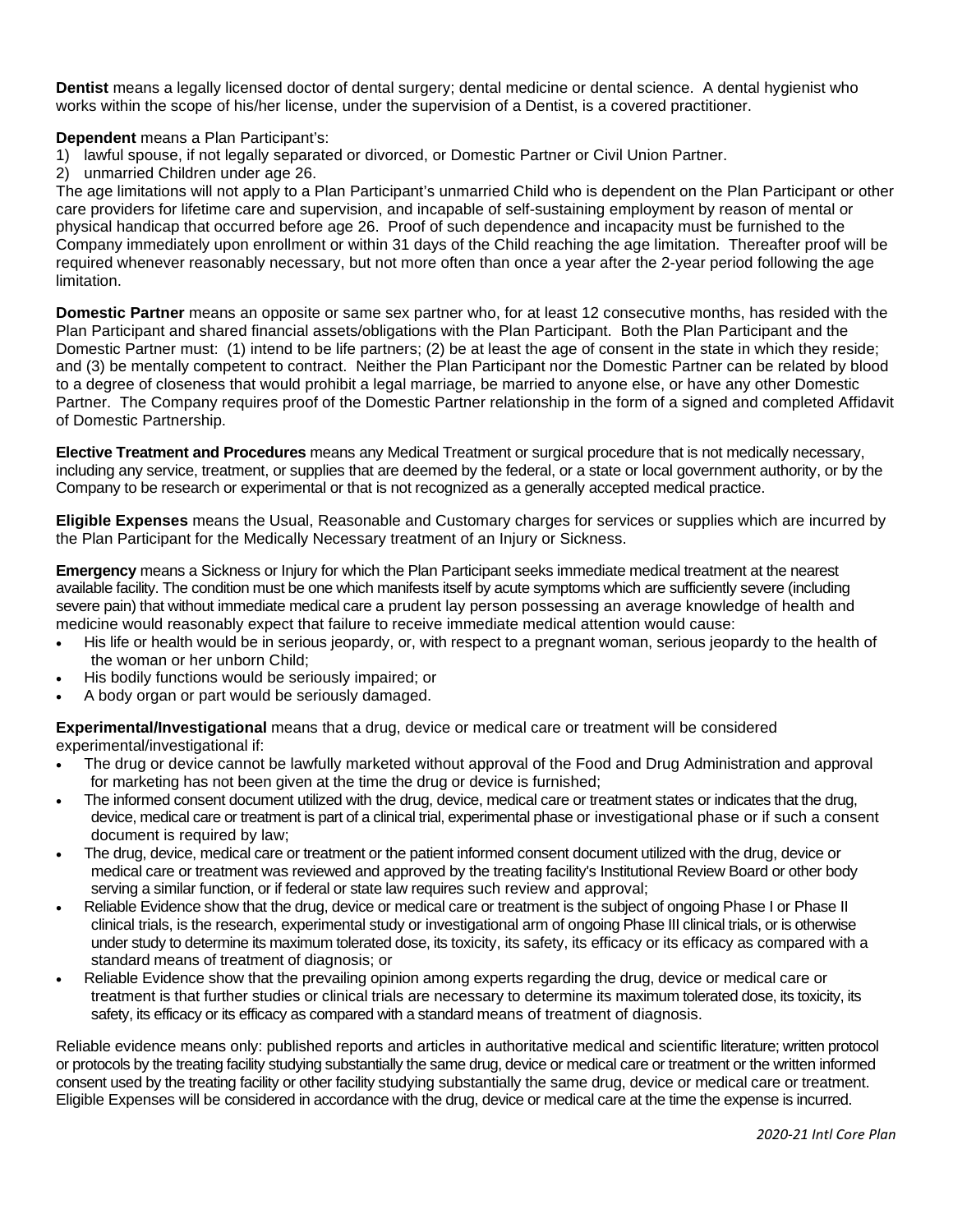Management staff in Our Claims Department or a Claims Payor acting on Our behalf will make the determination if the drug, device or medical care is Experimental/Investigational based on the above criteria.

**Expatriate** means (1) a person working or living outside their country of citizenship; (2) a person working outside their country of citizenship and outside the employer's country of domicile; or (3) non-U.S. citizens working in the United States.

**Extended Care Facility** means an institution operating pursuant to applicable laws that is engaged in providing, for a fee, inpatient skilled nursing care and related services under the supervision of a Physician and Registered Nurses. It must have facilities for 10 or more inpatients and maintain medical records of all its patients.

**He, His and Him** includes "she", "her" and "hers."

**Health Care Plan** means any contract, policy or other arrangement for benefits or services for medical or dental care or treatment under:

- 1) Group or blanket insurance, whether on an insured or self-funded basis;
- 2) Hospital or medical service organizations on a group basis;
- 3) Health Maintenance Organizations on a group basis.
- 4) Group labor management plans;
- 5) Employee benefit organization plan;
- 6) Professional association plans on a group basis; or
- 7) Any other group employee welfare benefit plan as defined in the Employee Retirement Income Security Act of 1974 as amended; or
- 8) Automobile no-fault coverage (unless prohibited by law).

**Home Health Care** means nursing care, treatment and Daily Living Services provided in the Plan Participant's home as part of an overall extended treatment plan. To qualify for Home Health Care Benefits:

- 1) the Home Health Care plan must be established and approved by the attending Physician, including certification that confinement in a Hospital or Extended Care Facility would be required if it were not for Home Health Care; and Necessary care and treatment are not available from a Plan Participant's Immediate Family Member or other persons residing with the Plan Participant without causing undue hardship;
- 2) nursing care and treatment must be provided by a Hospital certified to provide Home Health Care services or by a certified Home Health Care agency and nursing service; and
- 3) Daily Living Services must be provided by the attending Physician or by the provider of the nursing care service. "Daily Living Services" are cooking, feeding, bathing, dressing and personal hygiene services that are necessary to a person's care and health.

#### **Home Health Care consists of, but shall not be limited to, the following:**

- Part time and intermittent skilled nursing services: services given to the Plan Participant at least once every 60 days or as frequently as a few hours per day, several days per week.
- Therapeutic services: physical therapy occupational therapy; speech and hearing therapy; and
- Medical social services, medical supplies, drugs and medicines, related pharmaceutical services and laboratory services to the extent such charges or costs would have been covered under the Evidence of Coverage if the Plan Participant had remained in the Hospital.

**Host Country** means any country other than the country where an Plan Participant has his or her true, fixed and permanent home and principal establishment and holds a current and valid passport.

**Hospital** means an institution licensed, accredited or certified by the State that:

- 1) Operates as a Hospital pursuant to law for the care, treatment and providing in-patient services for sick or injured persons;
- 2) Is accredited by the Joint Commission on Accreditation of Healthcare Organizations;
- 3) Provides 24-hour nursing service by registered nurses (R.N.) on duty or call;
- 4) Has a staff of one or more licensed Physicians available at all times;
- 5) Provides organized facilities for diagnosis, treatment and surgery, either
	- a) on its premises; or
	- b) in facilities available to it, on a pre-arranged basis;
- 6) Is not primarily a nursing care facility, rest home, convalescent home or similar establishment, or any separate ward, wing or section of a Hospital used as such; and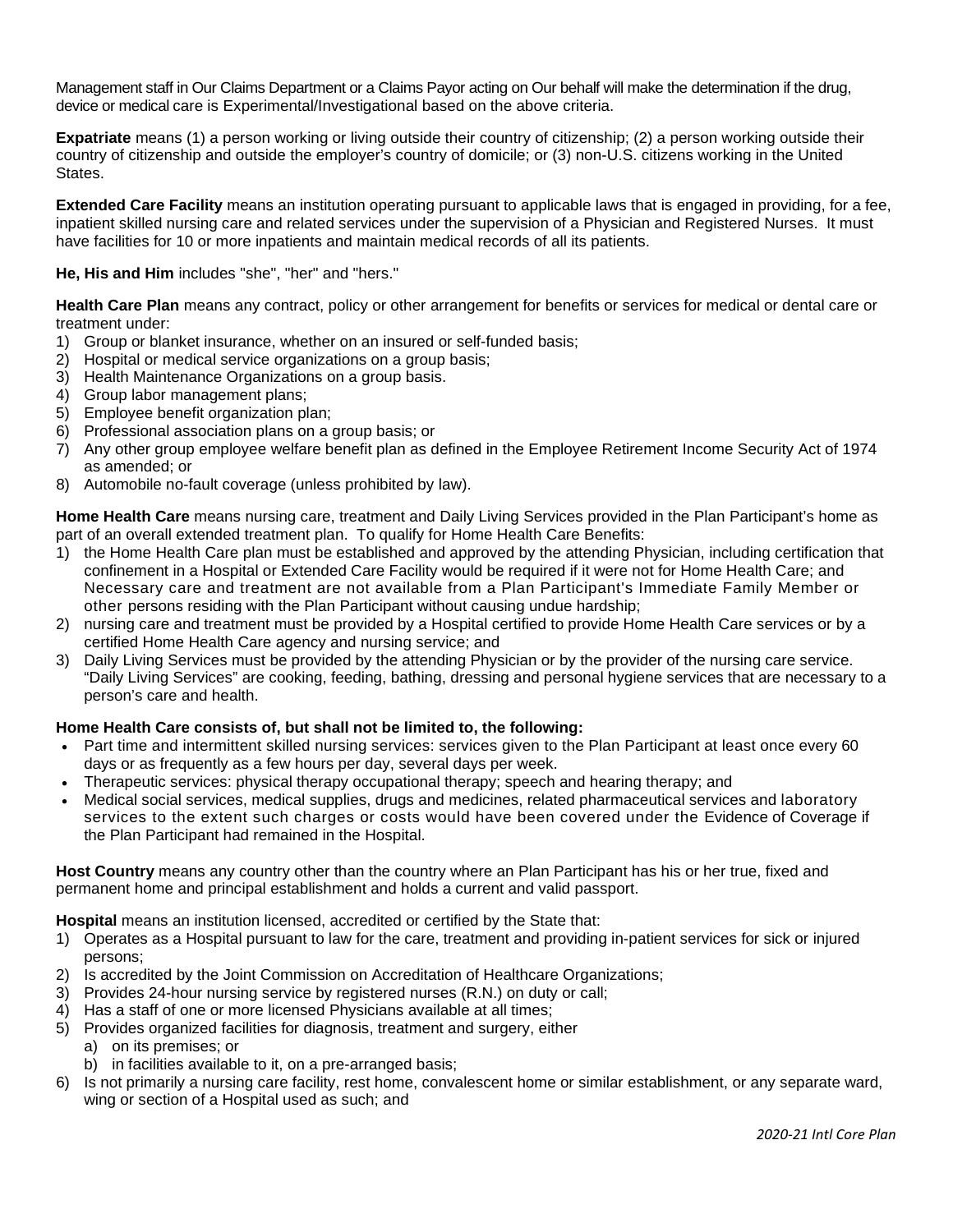7) Is not a place for drug addicts, alcoholics or the aged.

**Hospital** also includes tax-supported institutions, which are not required to maintain surgical facilities. We will not deny a claim for services solely because the Hospital lacks major surgical facilities and is primarily of a rehabilitative nature, if such rehabilitation is specifically for the treatment of a physical disability, and the Hospital is accredited by any one of the following:

1) the Joint Commission of Accreditation of Hospitals; or

2) the American Osteopathic Association; or

3) the Commission on the Accreditation of Rehabilitative Facilities.

In addition, We will not deny a claim for a Skilled Nursing Facility if it meets the definition of such a facility and is a Eligible Expense under the Policy.

**Hospital does not include** a place, special ward, floor or other accommodation used for: custodial or educational care; rest, the aged; a nursing home or an institution mainly rendering treatment or services for mental illness or substance abuse, except as specifically stated.

**Hospital Stay** means a Medically Necessary overnight confinement in a Hospital when room and board and general nursing care are provided for which a per diem charge is made by the Hospital.

**Immediate Family** means a Plan Participant's spouse, domestic partner, civil union partner, parent (includes Stepparent), Child(ren) (includes legally adopted or step Child(ren), brother, sister, step-Child(ren), grandchild(ren), or in-laws). A Member of the Immediate Family includes an individual who normally lives in the Plan Participant's household.

**Injury** means bodily harm which results independently of disease or bodily infirmity, from an Accident. All injuries to the same Plan Participant sustained in one Accident, including all related conditions and recurring symptoms of the Injuries will be considered one Injury.

**Inpatient** means a Plan Participant who is confined in an institution and is charged for room and board.

**Insurance** means the coverage that is provided under the Policy.

**Intensive Care Unit** means a cardiac care unit or other unit or area of a Hospital which meets the required standards of the Joint Commission on Accreditation of Hospitals for Special Care Units.

**Intoxicated** means a blood alcohol level that equals or exceeds the legal limit for operating a motor vehicle in the state or jurisdiction where the Plan Participant is located at the time of an incident.

**Master Application** means the Application for the Master Policy.

**Maximum Benefit** means the largest total amount of Eligible Expenses that the Company will pay for the Plan Participant as shown in the Plan Participant's Schedule of Benefits.

**Medically Necessary** means a treatment, drug, device, service, procedure or supply that is:

- 1) Required, necessary and appropriate for the diagnosis or treatment of a Sickness or Injury;
- 2) Prescribed or ordered by a Physician or furnished by a Hospital;
- 3) Performed in the least costly setting required by the condition;
- 4) Consistent with the medical and surgical practices prevailing in the area for treatment of the condition at the time rendered.

When specifically applied to Hospital confinement, it means that the diagnosis or treatment of symptoms or a condition cannot be safely provided on an outpatient basis.

The purchasing or renting air conditioners, air purifiers, motorized transportation equipment, escalators or elevators in private homes, swimming pools or supplies for them, and general exercise equipment are not considered Medically Necessary.

A service or supply may not be Medically Necessary if a less intensive or more appropriate diagnostic or treatment alternative could have been used. We may consider the cost of the alternative to be the Eligible Expense.

A treatment, drug, device, procedure, supply or service shall not be considered as Medically Necessary if it:

- Is Experimental/Investigational or for research purposes;
- Is provided for education purposes or the convenience of the Plan Participant, the Plan Participant's family, Physician, Hospital or any other provider;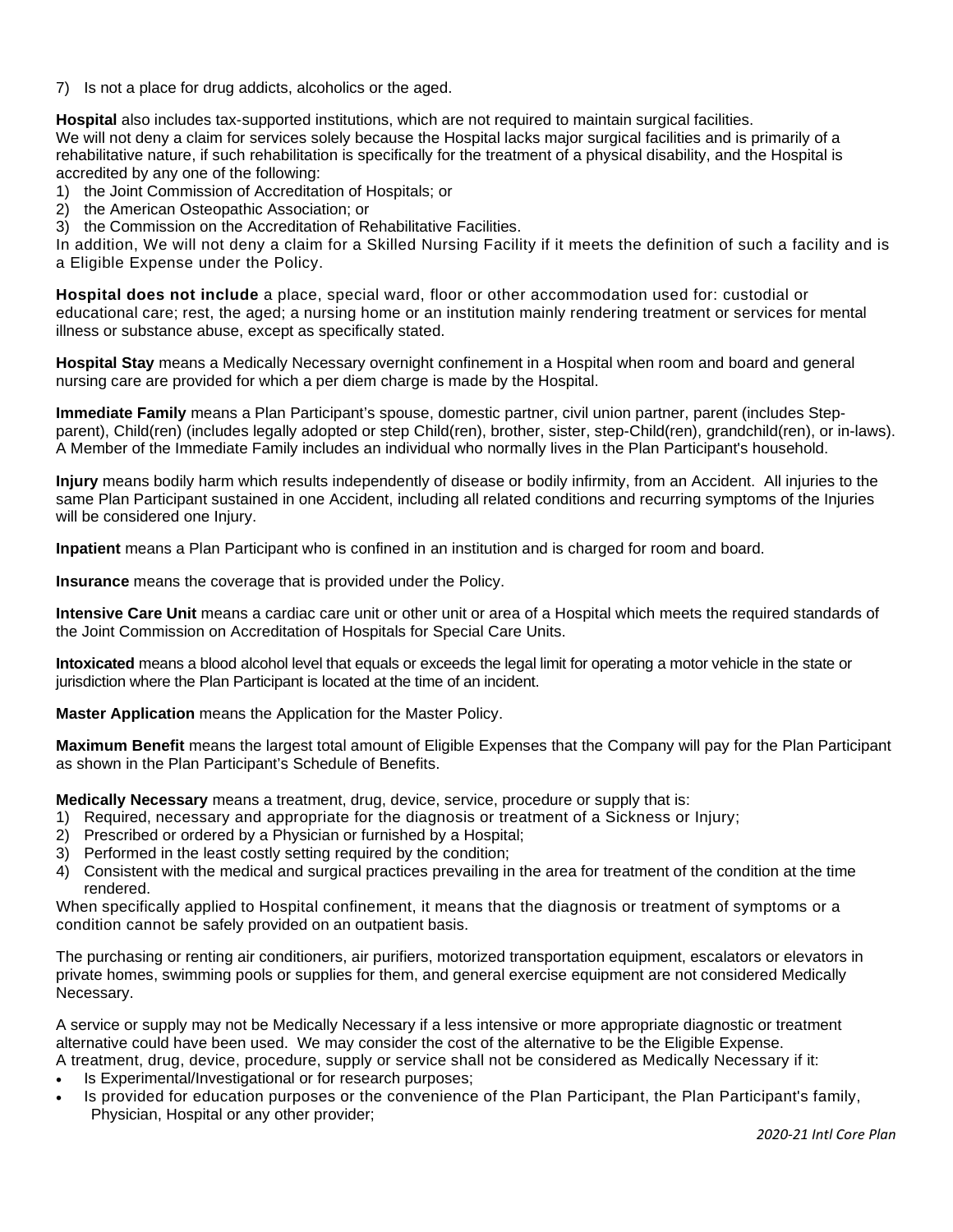- Exceeds in scope, duration, or intensity that level of care that is needed to provide safe, adequate and appropriate diagnosis or treatment and where ongoing treatment is merely for maintenance or preventive care;
- Could have been omitted without adversely affecting the person's condition or the quality of medical care;
- Involves the use of a medical device, drug or substance not formally approved by the United States Food and Drug Administration;
- Involves a service, supply or drug not considered reasonable and necessary by the Healthcare Financing Administration Medicare Coverage Issues Manual; or
- It can be safely provided to the patient on a less cost effective basis such as out-patient, by a different medical professional, or pursuant to a more conservative form of treatment.

**Mental or Nervous Disorder** means any condition or disease, regardless of its cause, listed in the most recent edition of the *International Classification of Diseases* as a Mental Disorder on the date the medical care or treatment is rendered to a Plan Participant.

**Mountaineering** means the sport, hobby, or profession of walking, hiking, and climbing up mountains either: 1) utilizing harnesses, ropes, crampons, or ice axes; or 2) ascending 4,500 meters or above.

**Natural Teeth** means the major portion of the individual tooth which is present, regardless of filings and caps; and is not carious, abscessed, or defective.

**Network Provider** means a Physician, Hospital and other healthcare providers who have contracted to provide specific medical care at negotiated prices.

The availability of specific providers is subject to change without notice. You should always confirm that a Network Provider is participating at the time services are required by calling us at 1-800-226-5116 and/or by asking the provider when you make an appointment for services.

**Non-Network Provider** means a Physician, Hospital and other healthcare providers who have not agreed to any prearranged fee schedules. A Plan Participant may incur significant out-of-pocket expenses with these providers. Charges in excess of the insurance payment are the Plan Participant's responsibility.

**Occurrence** means all losses or damages that are attributable directly or indirectly to one cause or one series of similar causes. All such losses will be added together and the total amount of such losses will be treated as one Occurrence without regard to the period of time or the area over which such losses occur.

**Outpatient** means a Plan Participant who receives care in a Hospital or another institution, including; ambulatory surgical center; convalescent/skilled nursing facility; or Physician's office, for a Sickness or Injury, but who is not confined and is not charged for room and board.

**Outpatient Surgical Facility** means a surgical or medical center which has (1) permanent facilities for surgery; (2) organized medical staff of Physicians and registered graduate Registered Nurses; (3) is authorized by law in the jurisdiction in which it is located to perform surgical services and is licensed (if no license is required, officially approved) under law.

**Out-of-Pocket Maximum** means the maximum dollar amount the Plan Participant is responsible to pay during a Policy Term. After the Plan Participant has reached the Out-of-Pocket Maximum, the Policy pays 100% of Eligible Expenses for the remainder of the Policy Term. The Out-of-Pocket Maximum is met by accumulated Deductible, Coinsurance and Copayments. Penalties and amounts above the Usual, Reasonable and Customary Expenses do not count toward the Outof-Pocket Maximum. The Out-of-Pocket Maximum is shown on the Schedule of Benefits.

**Parachuting** means an activity involving the breaking of a free fall from an airplane using a parachute.

**Participating Organization** means any organization which elects to offer coverage by completing a Participation Agreement and that has been approved by the Company to sponsor coverage under the Policy.

**Participation Agreement** means the agreement completed by a Participating Organization for insurance under the Master Policy.

**Permanent Residence** means the country where an Plan Participant has his or her true, fixed and permanent home and principal establishment, and to which he or she has the intention of returning and holds a current and valid passport.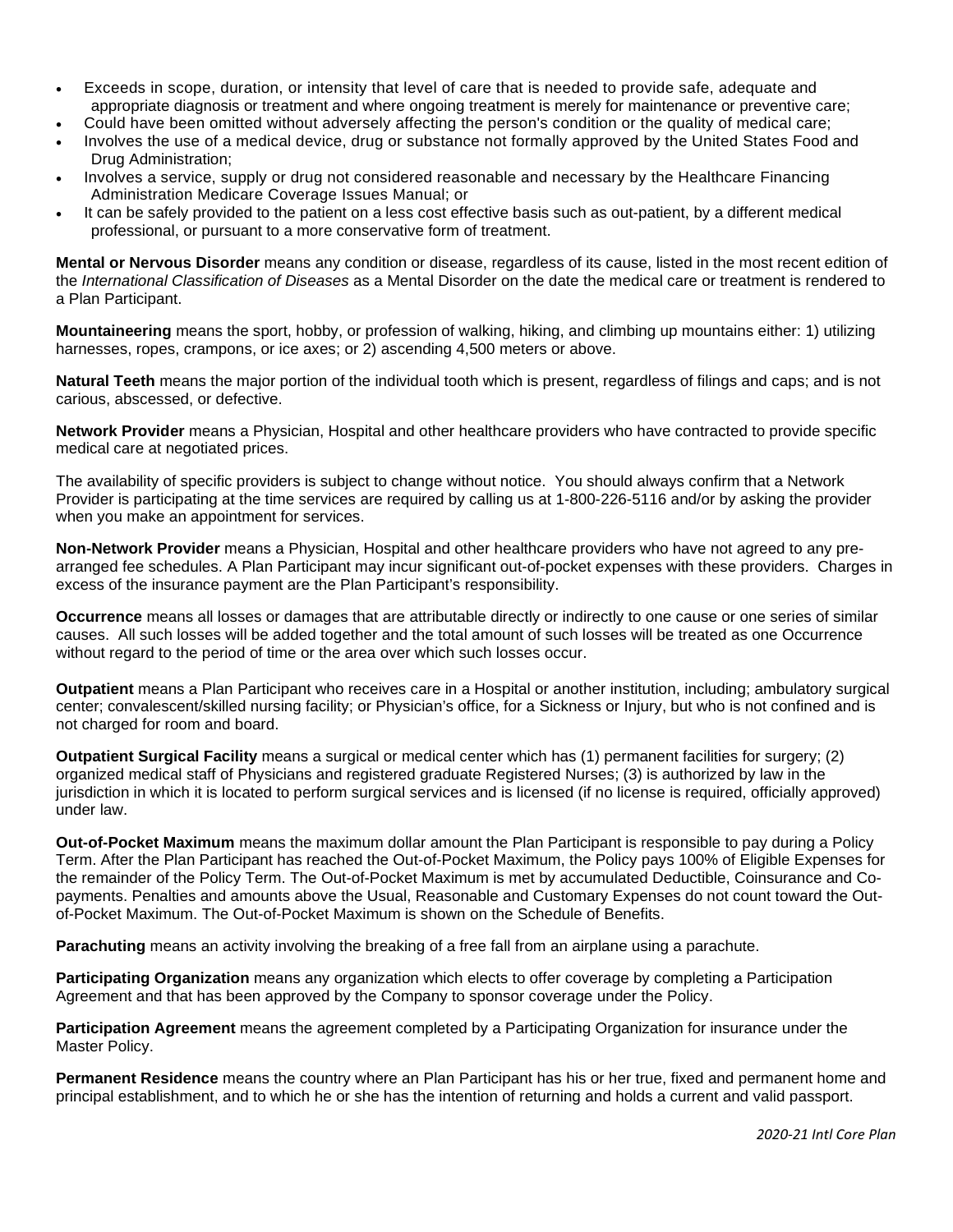**Physician** means a person who is a qualified practitioner of medicine. As such, he or she must be acting within the scope of his/her license under the laws in the state in which he or she practices and providing only those medical services which are within the scope of his/her license or certificate. It does not include a Plan Participant, a Plan Participant's Spouse, son, daughter, father, mother, brother or sister or other relative.

**Physical Therapy** means any form of the following administered by a Physician: (1) physical or mechanical therapy; (2) diathermy, (3) ultra-sonic therapy; (4) heat treatment in any form; or (5) manipulation or massage.

**Plan Participant** means a Person and Dependent eligible for coverage as identified in the Enrollment/Application who is a Non-United States Citizen traveling outside their Home Country and has his or her true, fixed and permanent home and principal establishment outside of the United States and holds a current and valid passport.

**Policy** means this document, the Application of the Policyholder and the Participating Organization and any end endorsements, riders or amendments that will attach during the Period of Coverage.

**Policy Period** means the period of time following the Policy's Effective Date, as shown on the Schedule of Benefits.

**Policyholde**r means the entity shown as the Policyholder in the Schedule of Benefits.

**Preferred Allowance** means the amount a Network Provider will accept as payment in full for Eligible Expenses.

**Pregnancy** means the physical condition of being pregnant, including Complication of Pregnancy.

**Prescription Drugs** means drugs which may only be dispensed by written prescription under Federal law, and approved for general use by the Food and Drug Administration.

**Registered Nurse** means a licensed registered professional Registered Nurse (R.N.).

**Rehabilitation Facility** means a non-residential facility that provides therapy and training rehabilitation services at a single location in a coordinated fashion, by or under the supervision of a physician pursuant to the law of the jurisdiction in which treatment is provided. The center may offer occupational therapy, physical therapy, vocational training, and special training such as speech therapy. The facility may be either of the following:

1) A Hospital or a special unit of a Hospital designated as a Rehabilitation Facility; or

2) A free standing facility.

**Service Provider** means a Hospital, convalescent/skilled nursing facility, ambulatory surgical center, psychiatric Hospital, community mental health center, residential treatment facility, psychiatric treatment facility, alcohol or drug dependency treatment center, birthing center, Physician, Dentist, chiropractor, licensed medical practitioner, Registered Nurse, medical laboratory, assistance service company, air/ground ambulance firm, or any other such facility that the Company approves.

**Sickness** means illness or disease which requires treatment by a Physician while covered by this Policy. All related conditions and recurrent symptoms of the same or a similar condition will be considered the same Sickness.

**Skilled Nursing Facility** means a facility that provides skilled nursing 24 hours a day, seven days a week, under the supervision of a Registered Nurse, and/or skilled rehabilitative services at least five days per week. The emphasis is on skilled nursing care, with restorative, physical, occupational, and other therapies available. A Skilled Nursing Facility provides services that cannot be efficiently or effectively rendered at home or in an intermediate care facility. The service provided must be directed towards the patient achieving independence in activities of daily living, improving the patient's condition, and facilitating discharge.

**Spouse** means lawful spouse, if not legally separated or divorced, Domestic Partner or Civil Partner.

**Substance Abuse** means alcohol, drug or chemical abuse, overuse or dependency.

**Surgery or Surgical Procedure** means an invasive diagnostic procedure; or the treatment of Sickness or Injury by manual or instrumental operations performed by a Physician while the patient is under general or local anesthesia.

**Third Party** means a person or entity other than the Plan Participant, the Policyholder, the Participating Organization or the Company.

**Usual, Reasonable and Customary** means the most common charge for similar professional services, drugs,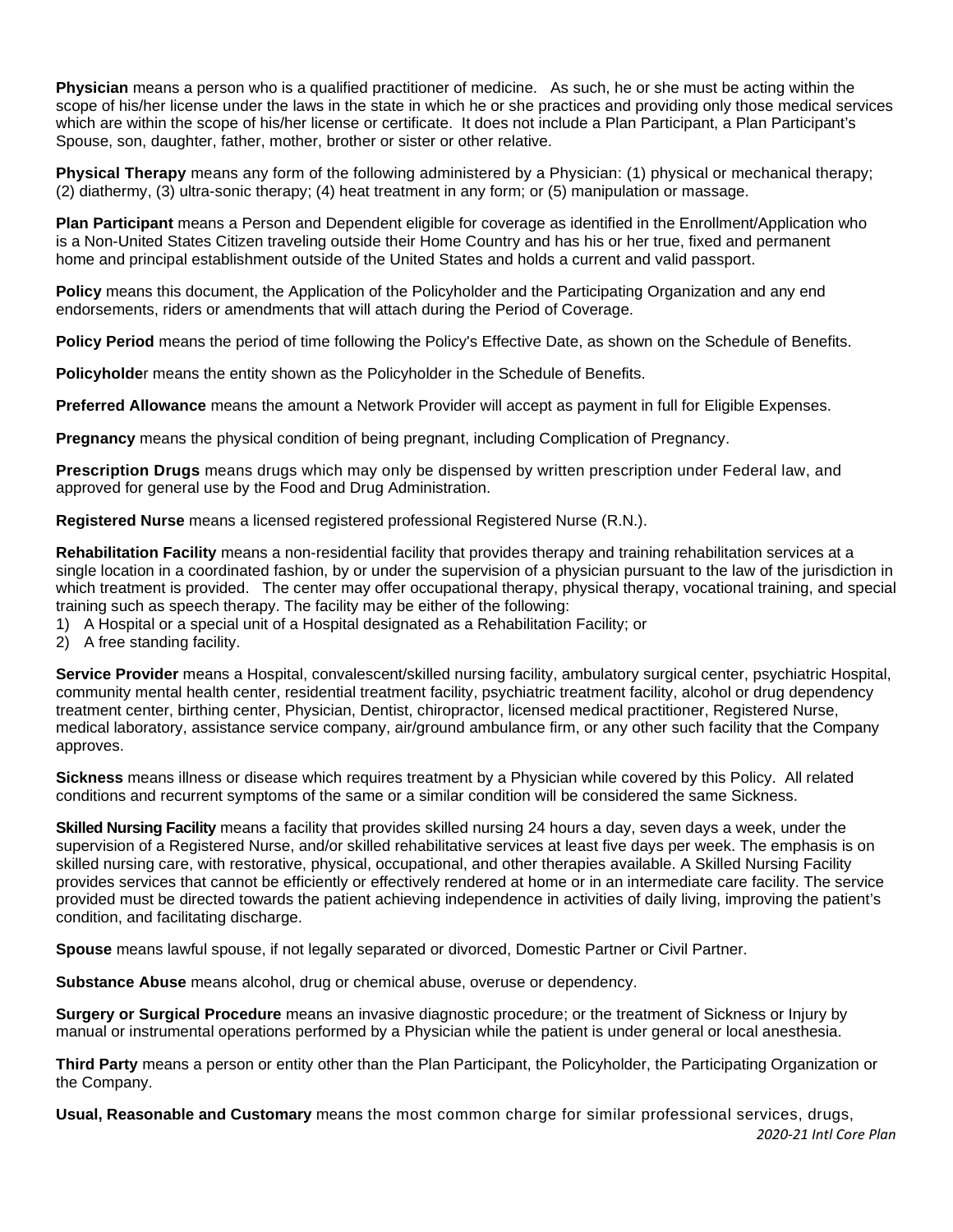procedures, devices, supplies or treatment within the area in which the charge is incurred. The most common charge means the lesser of:

- The actual amount charged by the provider;
- The negotiated rate; or
- The charge which would have been made by the provider (Physician, Hospital, etc) for a comparable service or supply made by other providers in the same Geographic Area, as reasonable determined by Us for the same service or supply.

"Geographic Area" means the three digit zip code in which the service, treatment, procedure, drugs or supplies are provided; a greater area if necessary to obtain a representative cross-section of charge for a like treatment, service, procedure, device drug or supply.

Usual, Reasonable and Customary Charges, Fees or Expenses as used in thePolicy to describe expense will be considered to mean the percentile of the payment system in effect at Policy issue as shown on the Schedule of Benefits.

**We, Our, Us** means Allied World Assurance Company, Ltd.

**You, Your, Yours, He or She** means the Plan Participant who meets the eligibility requirements of the Policy and whose insurance under the Policy is in force.

#### *TO BE ELIGIBLE FOR REIMBURSEMENT, A CLAIM FORM MUST BE SUBMITTED WITHIN 90 DAYS FROM THE DATE OF SERVICE OR DATE OF DEATH.*

### **SCHEDULE OF BENEFITS**

**Benefits will be provided only for the Coverages listed below and will be paid only up to the amounts shown:**

| <b>BENEFIT COVERAGE</b>                                                         | <b>BENEFIT AMOUNT</b>                                                                                      |  |
|---------------------------------------------------------------------------------|------------------------------------------------------------------------------------------------------------|--|
| <b>Policy Term Maximum for all Medical Expense:</b>                             | \$500,000                                                                                                  |  |
| Deductible Per Plan Participant Per Policy Term:                                | \$100 (The deductible will be waived<br>when treatment is rendered at the<br><b>Student Health Center.</b> |  |
| Out-of-Pocket Maximum Per Plan Participant Per Policy Term:                     | Single: \$6,350<br>Family: \$12,700                                                                        |  |
| Coinsurance:                                                                    | 80%                                                                                                        |  |
| <b>Terms of Payment:</b>                                                        | <b>Excess over Initial Amount of \$100</b>                                                                 |  |
| After the Deductible has been satisfied, benefits will be paid as listed below. |                                                                                                            |  |
| Hospital Room & Board Benefit                                                   | Semi-Private Room Rate; Usual,<br>Reasonable and Customary (URC)                                           |  |
| Intensive Care/Cardiac Care Unit Benefit                                        | 80% of URC                                                                                                 |  |
| Hospital Miscellaneous Expense Benefit                                          | 80% of URC                                                                                                 |  |
| Surgeon (In or Outpatient) Benefit                                              | 80% of URC                                                                                                 |  |
| <b>Assistant Surgeon Benefit</b>                                                | 80% of URC                                                                                                 |  |
| <b>Pre-Admission Testing Benefit</b>                                            | 80% of URC                                                                                                 |  |
| Anesthesia Benefit                                                              | 80% of URC                                                                                                 |  |
| Day Surgery Miscellaneous Benefit                                               | 80% of URC                                                                                                 |  |
| Diagnostic X-Ray and Lab Benefit                                                | URC (CAT Scan, PET Scan or MRI subject<br>to a $$150$ copay)                                               |  |
| Ambulance Benefit                                                               | <b>Actual Charges</b>                                                                                      |  |
| Physician Visit Benefit (Inpatient)                                             | 80% of URC                                                                                                 |  |
| Physician Visit Benefit (Outpatient)                                            | 80% of URC subject to a \$25 copay                                                                         |  |
| <b>Consultant Physican Benefit</b>                                              | 80% of URC subject to a \$25 copay                                                                         |  |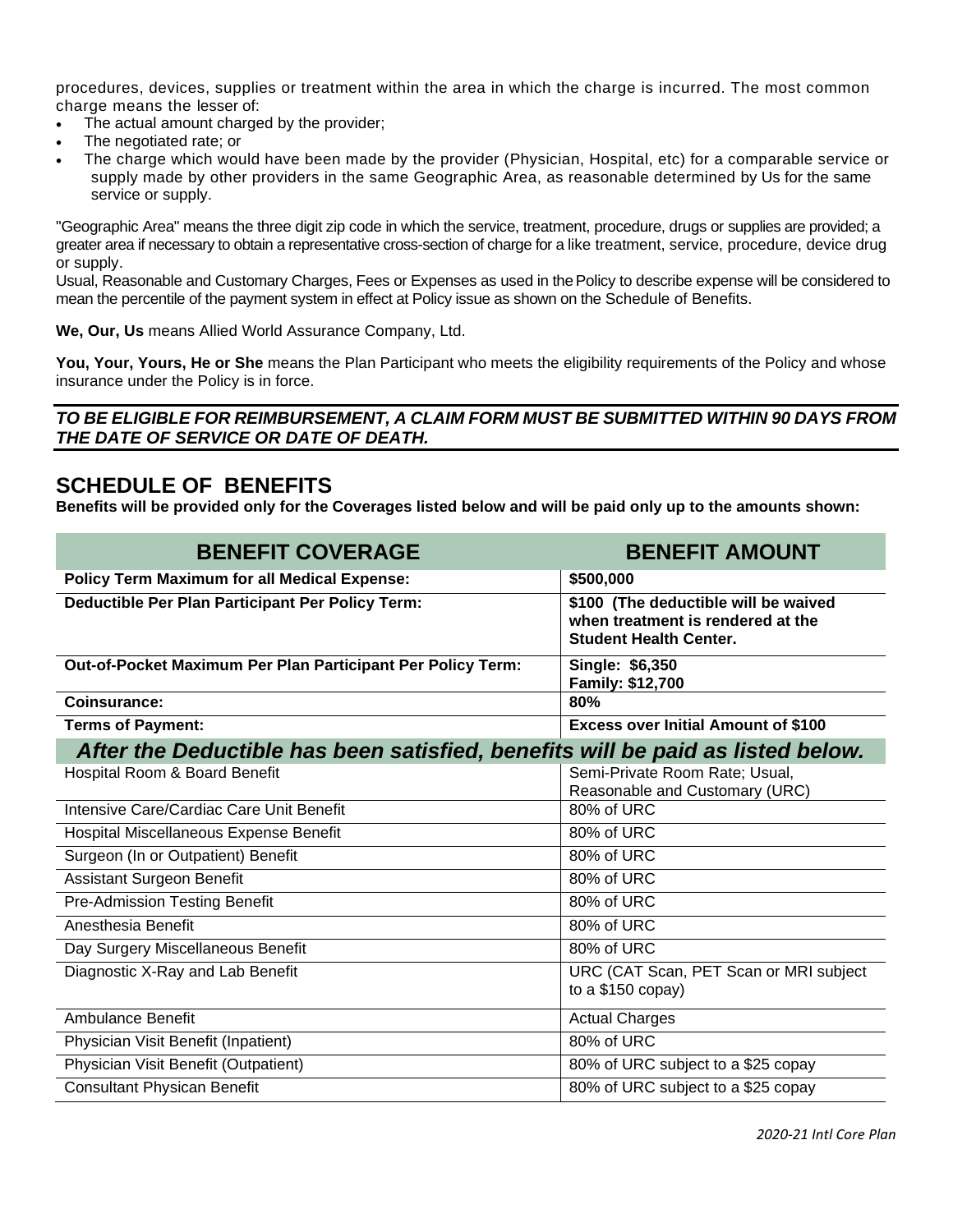| <b>Emergency Room Benefit</b><br>80% of URC subject to a \$200 deductible,<br>waived if admitted<br><b>Wellness Medical Beneft</b><br>100% of URC (plan deductible does not<br>apply)<br>80% of URC<br><b>Extension of Accident and Sickness Medical Benefits</b><br>Covered as any other sickness<br>Maternity and Pre-Natal Care Expense Benefit<br><b>MENTAL &amp; NERVOUS CONDITIONS EXPENSE</b><br><b>BENEFIT</b><br>Covered as any other sickness/Limit of 30<br>In-Patient Expense<br>days per policy year<br>Out-Patient Expense<br>Covered as any other sickness<br><b>ALCOHOL &amp; DRUG ABUSE EXPENSE BENEFIT</b><br>Covered as any other sickness/Limit of 30<br>In-Patient Expense<br>days per policy year<br>Covered as any other sickness<br><b>Out-Patient Expense</b><br>Elective/Therapeutic Termination of Pregnancy Benefit<br>80% of URC up to \$1,500 maximum<br>80% of URC up to \$500 maximum benefit,<br>Emergency Dental Expense Benefit (Injury only)<br>\$100 per tooth<br>Physiotherapy Expense Benefit<br>80% of URC<br>In-Patient Expense<br>80% of URC<br><b>Out-Patient Expense</b><br>Durable Medical Equipment Expense Benefit<br>80% of URC<br><b>PRESCRIPTION DRUG EXPENSE BENEFIT</b><br><b>Express Scipts RX NETWORK</b><br>\$15 per prescription based on a 31-day<br>Co-payment Generic:<br>supply per prescription<br>Co-payment Brand Name Preferred:<br>20% Coinsurance per prescription based on<br>a 31-day supply per prescription<br>Co-payment Brand Name Non-Preffered<br>30% Coinsurance per prescription | Radiation/Chemotherapy Benefit | 80% of URC |  |
|--------------------------------------------------------------------------------------------------------------------------------------------------------------------------------------------------------------------------------------------------------------------------------------------------------------------------------------------------------------------------------------------------------------------------------------------------------------------------------------------------------------------------------------------------------------------------------------------------------------------------------------------------------------------------------------------------------------------------------------------------------------------------------------------------------------------------------------------------------------------------------------------------------------------------------------------------------------------------------------------------------------------------------------------------------------------------------------------------------------------------------------------------------------------------------------------------------------------------------------------------------------------------------------------------------------------------------------------------------------------------------------------------------------------------------------------------------------------------------------------------------------------------------------------------------------|--------------------------------|------------|--|
|                                                                                                                                                                                                                                                                                                                                                                                                                                                                                                                                                                                                                                                                                                                                                                                                                                                                                                                                                                                                                                                                                                                                                                                                                                                                                                                                                                                                                                                                                                                                                              |                                |            |  |
|                                                                                                                                                                                                                                                                                                                                                                                                                                                                                                                                                                                                                                                                                                                                                                                                                                                                                                                                                                                                                                                                                                                                                                                                                                                                                                                                                                                                                                                                                                                                                              |                                |            |  |
|                                                                                                                                                                                                                                                                                                                                                                                                                                                                                                                                                                                                                                                                                                                                                                                                                                                                                                                                                                                                                                                                                                                                                                                                                                                                                                                                                                                                                                                                                                                                                              |                                |            |  |
|                                                                                                                                                                                                                                                                                                                                                                                                                                                                                                                                                                                                                                                                                                                                                                                                                                                                                                                                                                                                                                                                                                                                                                                                                                                                                                                                                                                                                                                                                                                                                              |                                |            |  |
|                                                                                                                                                                                                                                                                                                                                                                                                                                                                                                                                                                                                                                                                                                                                                                                                                                                                                                                                                                                                                                                                                                                                                                                                                                                                                                                                                                                                                                                                                                                                                              |                                |            |  |
|                                                                                                                                                                                                                                                                                                                                                                                                                                                                                                                                                                                                                                                                                                                                                                                                                                                                                                                                                                                                                                                                                                                                                                                                                                                                                                                                                                                                                                                                                                                                                              |                                |            |  |
|                                                                                                                                                                                                                                                                                                                                                                                                                                                                                                                                                                                                                                                                                                                                                                                                                                                                                                                                                                                                                                                                                                                                                                                                                                                                                                                                                                                                                                                                                                                                                              |                                |            |  |
|                                                                                                                                                                                                                                                                                                                                                                                                                                                                                                                                                                                                                                                                                                                                                                                                                                                                                                                                                                                                                                                                                                                                                                                                                                                                                                                                                                                                                                                                                                                                                              |                                |            |  |
|                                                                                                                                                                                                                                                                                                                                                                                                                                                                                                                                                                                                                                                                                                                                                                                                                                                                                                                                                                                                                                                                                                                                                                                                                                                                                                                                                                                                                                                                                                                                                              |                                |            |  |
|                                                                                                                                                                                                                                                                                                                                                                                                                                                                                                                                                                                                                                                                                                                                                                                                                                                                                                                                                                                                                                                                                                                                                                                                                                                                                                                                                                                                                                                                                                                                                              |                                |            |  |
|                                                                                                                                                                                                                                                                                                                                                                                                                                                                                                                                                                                                                                                                                                                                                                                                                                                                                                                                                                                                                                                                                                                                                                                                                                                                                                                                                                                                                                                                                                                                                              |                                |            |  |
|                                                                                                                                                                                                                                                                                                                                                                                                                                                                                                                                                                                                                                                                                                                                                                                                                                                                                                                                                                                                                                                                                                                                                                                                                                                                                                                                                                                                                                                                                                                                                              |                                |            |  |
|                                                                                                                                                                                                                                                                                                                                                                                                                                                                                                                                                                                                                                                                                                                                                                                                                                                                                                                                                                                                                                                                                                                                                                                                                                                                                                                                                                                                                                                                                                                                                              |                                |            |  |
|                                                                                                                                                                                                                                                                                                                                                                                                                                                                                                                                                                                                                                                                                                                                                                                                                                                                                                                                                                                                                                                                                                                                                                                                                                                                                                                                                                                                                                                                                                                                                              |                                |            |  |
|                                                                                                                                                                                                                                                                                                                                                                                                                                                                                                                                                                                                                                                                                                                                                                                                                                                                                                                                                                                                                                                                                                                                                                                                                                                                                                                                                                                                                                                                                                                                                              |                                |            |  |
|                                                                                                                                                                                                                                                                                                                                                                                                                                                                                                                                                                                                                                                                                                                                                                                                                                                                                                                                                                                                                                                                                                                                                                                                                                                                                                                                                                                                                                                                                                                                                              |                                |            |  |
|                                                                                                                                                                                                                                                                                                                                                                                                                                                                                                                                                                                                                                                                                                                                                                                                                                                                                                                                                                                                                                                                                                                                                                                                                                                                                                                                                                                                                                                                                                                                                              |                                |            |  |
|                                                                                                                                                                                                                                                                                                                                                                                                                                                                                                                                                                                                                                                                                                                                                                                                                                                                                                                                                                                                                                                                                                                                                                                                                                                                                                                                                                                                                                                                                                                                                              |                                |            |  |
|                                                                                                                                                                                                                                                                                                                                                                                                                                                                                                                                                                                                                                                                                                                                                                                                                                                                                                                                                                                                                                                                                                                                                                                                                                                                                                                                                                                                                                                                                                                                                              |                                |            |  |
|                                                                                                                                                                                                                                                                                                                                                                                                                                                                                                                                                                                                                                                                                                                                                                                                                                                                                                                                                                                                                                                                                                                                                                                                                                                                                                                                                                                                                                                                                                                                                              |                                |            |  |
|                                                                                                                                                                                                                                                                                                                                                                                                                                                                                                                                                                                                                                                                                                                                                                                                                                                                                                                                                                                                                                                                                                                                                                                                                                                                                                                                                                                                                                                                                                                                                              |                                |            |  |
|                                                                                                                                                                                                                                                                                                                                                                                                                                                                                                                                                                                                                                                                                                                                                                                                                                                                                                                                                                                                                                                                                                                                                                                                                                                                                                                                                                                                                                                                                                                                                              |                                |            |  |
|                                                                                                                                                                                                                                                                                                                                                                                                                                                                                                                                                                                                                                                                                                                                                                                                                                                                                                                                                                                                                                                                                                                                                                                                                                                                                                                                                                                                                                                                                                                                                              |                                |            |  |
|                                                                                                                                                                                                                                                                                                                                                                                                                                                                                                                                                                                                                                                                                                                                                                                                                                                                                                                                                                                                                                                                                                                                                                                                                                                                                                                                                                                                                                                                                                                                                              |                                |            |  |
|                                                                                                                                                                                                                                                                                                                                                                                                                                                                                                                                                                                                                                                                                                                                                                                                                                                                                                                                                                                                                                                                                                                                                                                                                                                                                                                                                                                                                                                                                                                                                              |                                |            |  |

### *NOTES:*

- We do not pay benefits for the amount of Eligible Expenses paid by You as Your Coinsurance or Co-pay amount.
- **Eligible Expenses** will be paid under the Inpatient benefits for Surgery and under the Outpatient benefits for Surgery, but not both for the same or related procedure.

### **SCOPE OF COVERAGE**

Benefits are payable under the Policy for Eligible Expenses incurred by a Plan Participant for the items stated in the, Schedule of Benefits. Benefits will be payable to either the Plan Participant or the Service Provider for Eligible Expenses incurred outside the Plan Participant's Home Country.

The charges enumerated herein will in no event include any amount of such charges which are in excess of Usual, Reasonable and Customary charges. If the charge incurred is in excess of such average charge such excess amount will not be recognized as a Eligible Expense. All charges will be deemed to be incurred on the date such services or supplies, which give rise to the expense or charge, are rendered or obtained.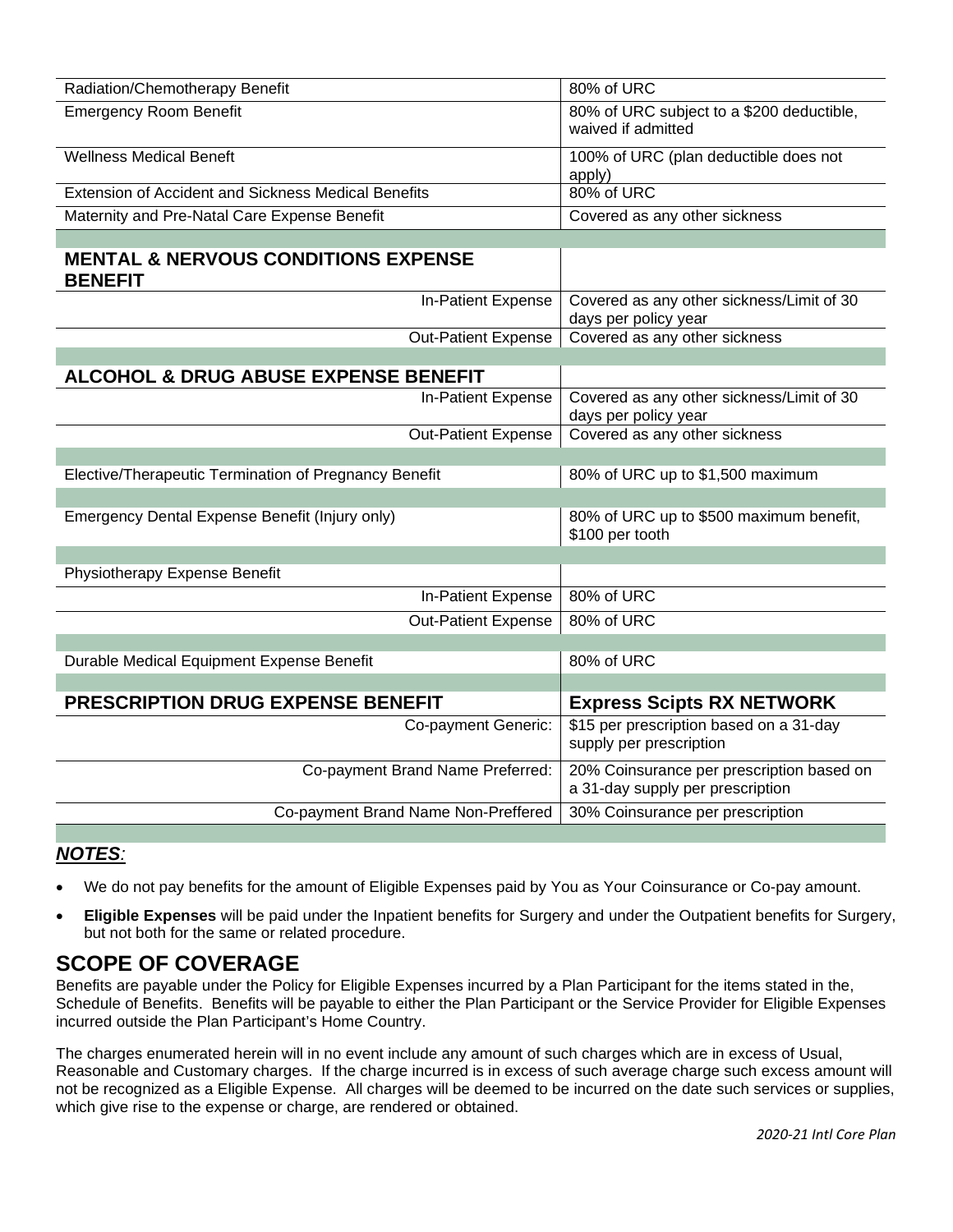We will provide the benefits described in the Policy to all Plan Participants who suffer a Covered Loss which:

- 1) Is within the scope of the **DESCRIPTION OF BENEFITS PROVISIONS**; and
- 2) Occurs while the person is a Plan Participant under the Policy.

# **Terms of Payment for Benefits**

#### **Primary Excess Medical Expense:**

If an Injury or Sickness to the Plan Participant results in his incurring Eligible Expenses for any of the services on the SCHEDULE OF BENEFITS, We will pay the first one hundred dollars (\$100) of the Eligible Expenses incurred, subject to any applicable Deductible Amount, Co-Payment and Coinsurance Percentage.

Additional Eligible Expenses will be paid only when they are in excess of amounts payable by any other Health Care Plan, regardless of any Coordination of Benefits provision contained in such Health Care Plan.

The Plan Participant must be under the care of a Physician when the Eligible Expenses are incurred. The Eligible Expense must be incurred solely for the treatment of a covered Injury or Sickness:

- 1) While the person is a Plan Participant under the Policy; or
- 2) During the Benefit Period stated on the SCHEDULE OF BENEFITS. The first Eligible Expense must be incurred within the time frame stated on the SCHEDULE OF BENEFITS. The total of all medical benefits payable under the Policy is shown on the SCHEDULE OF BENEFITS and is subject

to the specific maximums shown on the SCHEDULE OF BENEFITS.

### **DESCRIPTION OF BENEFITS**

#### **ACCIDENTAL DEATH AND DISMEMBERMENT**

If, within one year from the date of an Accident or Injury covered by the Plan Document, the Plan Participant suffers from a Covered Loss listed below, We will pay the percentage of the Principal Sum set opposite the loss in the table below. If the Plan Participant sustains more than one such Loss as the result of one Accident, We will pay only one amount, the largest to which he is entitled. This amount will not exceed the Principal Sum which applies for the Plan Participant. The Principal Sum is the Maximum Benefit Amount shown in Schedule of Benefit.

#### **Benefits are payable if such Injury:**

- 1) Occurs during the course of time the Plan Participant is covered under the Policy;
- 2) is sustained during such Trip while the Plan Participant is riding as a passenger (but not as a pilot, operator or member of the crew) in or on, boarding or alighting from:
	- a) any civilian aircraft having a current and valid Airworthiness Certificate, and piloted by a person who then holds a valid and current certificate of competency of a rating authorizing him to pilot such aircraft**.**

Provided that this Insurance will not apply while such Plan Participant is riding in any civilian or military aircraft other than as expressly described above, unless previously consented to in writing by the Company.

| <b>LOSS OF:</b>                                 | <b>Benefit Limit:</b> |
|-------------------------------------------------|-----------------------|
| Loss of Life                                    | \$10,000              |
| Loss of Both Hands                              | \$10,000              |
| Loss of Both Feet                               | \$10,000              |
| Loss of Entire Sight of Both Eyes               | \$10,000              |
| Loss of One Hand and One Foot                   | \$10,000              |
| Loss of One Hand and Entire Sight of One Eye    | \$10,000              |
| Loss of One Foot and Entire Sight of One Eye    | \$10,000              |
| Loss of One Hand                                | \$5,000               |
| Loss of One Foot                                | \$5,000               |
| Loss of Entire Sight of One Eye                 | \$5,000               |
| Loss of Thumb and Index Finger of the Same Hand | \$2,500               |

**Loss of a hand or foot** means complete Severance through or above the wrist or ankle joint.

**Loss of sight** means the total, permanent loss of sight of the eye. The loss of sight must be irrecoverable by natural, surgical or artificial means.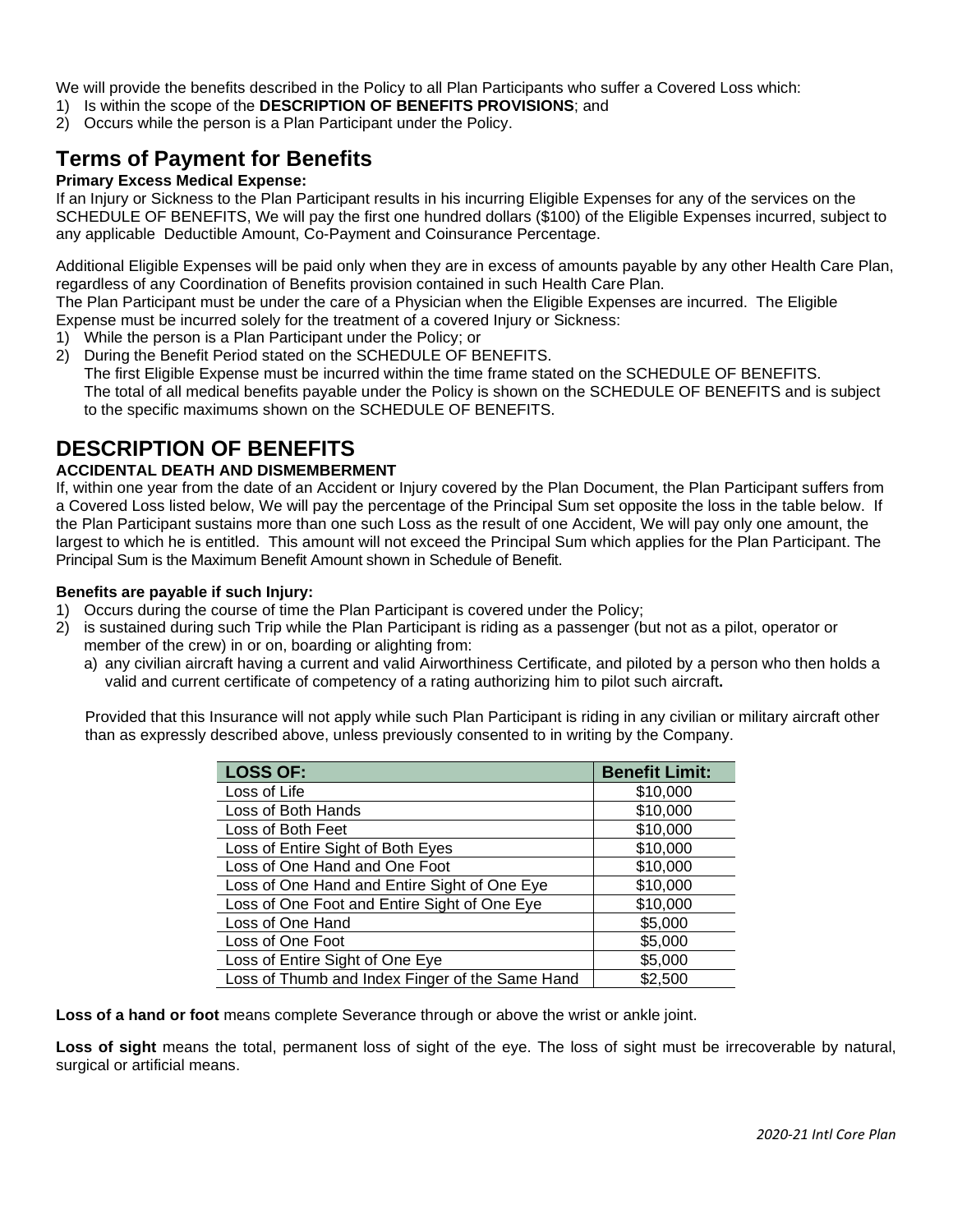**Loss of a thumb and index finger** means complete Severance through or above the metacarpophalangeal joints (the joints between the fingers and the hand).

**Severance** means the complete separation and dismemberment of the part from the body.

#### **AGGREGATE LIMIT - Accidental Death & Dismemberment Only**

The Aggregate Limit of liability is shown in the Schedule of Benefits. We will NOT be liable for any amount over such limit for any one Accident.

If the total amount of benefits to be paid for Accidental Death & Dismemberment under this Policy is more than the Aggregate Limit shown in the Schedule of Benefits, the benefit amount payable for a Plan Participant's loss will be determined as a proportionate share of the Aggregate Limit for all Plan Participants.

#### **ACCIDENT and SICKNESS MEDICAL EXPENSE BENEFITS**

We will pay Injury and Sickness Medical Expense Benefits for Eligible Expenses. These benefits are subject to the Deductibles, Co-Payment, Coinsurance Factors, Benefit Periods, Benefit Maximums and other terms or limits shown below and in the Schedule of Benefits.

Injury and Sickness Medical Expense Benefits are only payable:

- 1) for Usual, Reasonable and Customary Charges incurred after the Deductible has been met;
- 2) for those Medically Necessary Eligible Expenses incurred by or on behalf of the Plan Participant;
- 3) for Eligible Expenses incurred within 30 days after the date of the Eligible Expense.

No benefits will be paid for any expenses incurred that are in excess of Usual, Reasonable and Customary Charges. Eligible Medical Expenses include:

1) **Hospital Admission Expenses:** Charges for each hospital admission.

2) **Outpatient Pre-Surgical Testing benefit** – charges for Pre-surgical testing. A scheduled surgical procedure must occur within 3 days of the testing.

- 3) **Nursing Services** Outpatient Charges for nursing services by a Registered Nurse or Licensed Professional.
- 4) **Skilled Nursing Facility** charges for services as described in the schedule of benefits. The benefit provides skilled nursing 24 hours a day, seven days a week, under the supervision of a registered nurse, and/or skilled rehabilitative services at least five days per week. The emphasis is on skilled nursing care, with restorative, physical, occupational, and other therapies available. A SNF provides services that cannot be efficiently or effectively rendered at home or in an intermediate care facility. The service provided must be directed towards the patient achieving independence. A SNF confinement must take place within 14 days from a hospital discharge and must represent care for the same condition which required hospitalization that lasted a minimum of three days. Care may not be custodial in nature (e.g., care which could be performed at home). The facility may not be primarily a place which provides general care for the aged.
- 5) Dressings, drugs, and medicines that can only be obtained upon a written prescription of a Physician or Surgeon.
- 6) Charges made for artificial limbs, eyes, larynx, and orthotic appliances, but not for replacement of such items.
- 7) Immunizations covered up to Plan Maximum.

#### **ADDITIONAL BENEFITS HOSPITAL ROOM & BOARD BENEFIT**

We will pay charges for the most common semi-private daily room rate for each day of the Hospital Stay, up to the Maximum Daily Benefit Amount shown in the schedule. In computing the number of days payable under this benefit, the date of admission will be counted, but not the date of discharge. Hospital Room and Board expenses will include floor nursing while confined in a ward or semi-private room of a Hospital and other Hospital services inclusive of charges for professional service and with the exception of personal services of a non-medical nature; provided, however, that expenses do not exceed the Hospital's average charge for semiprivate room and board accommodation.

#### **INTENSIVE CARE / CARDIAC CARE UNIT BENEFIT**

We will pay charges for each day of Intensive Care / Cardiac Care Unit confinement, up to the Daily Maximum Benefit shown in the schedule per day. This payment is in lieu of payment for the Hospital Room and Board charges for those days and includes nursing services.

#### **HOSPITAL MISCELLANEOUS EXPENSE BENEFIT**

We will pay for services, supplies and charges during a Hospital Stay, up to the Maximum Daily Benefit Amount shown in the schedule per day. Miscellaneous services include services and supplies such as: the cost of the operating room; laboratory tests; X-ray examinations; anesthesia; drugs (excluding take-home drugs) or medicines; therapeutic services;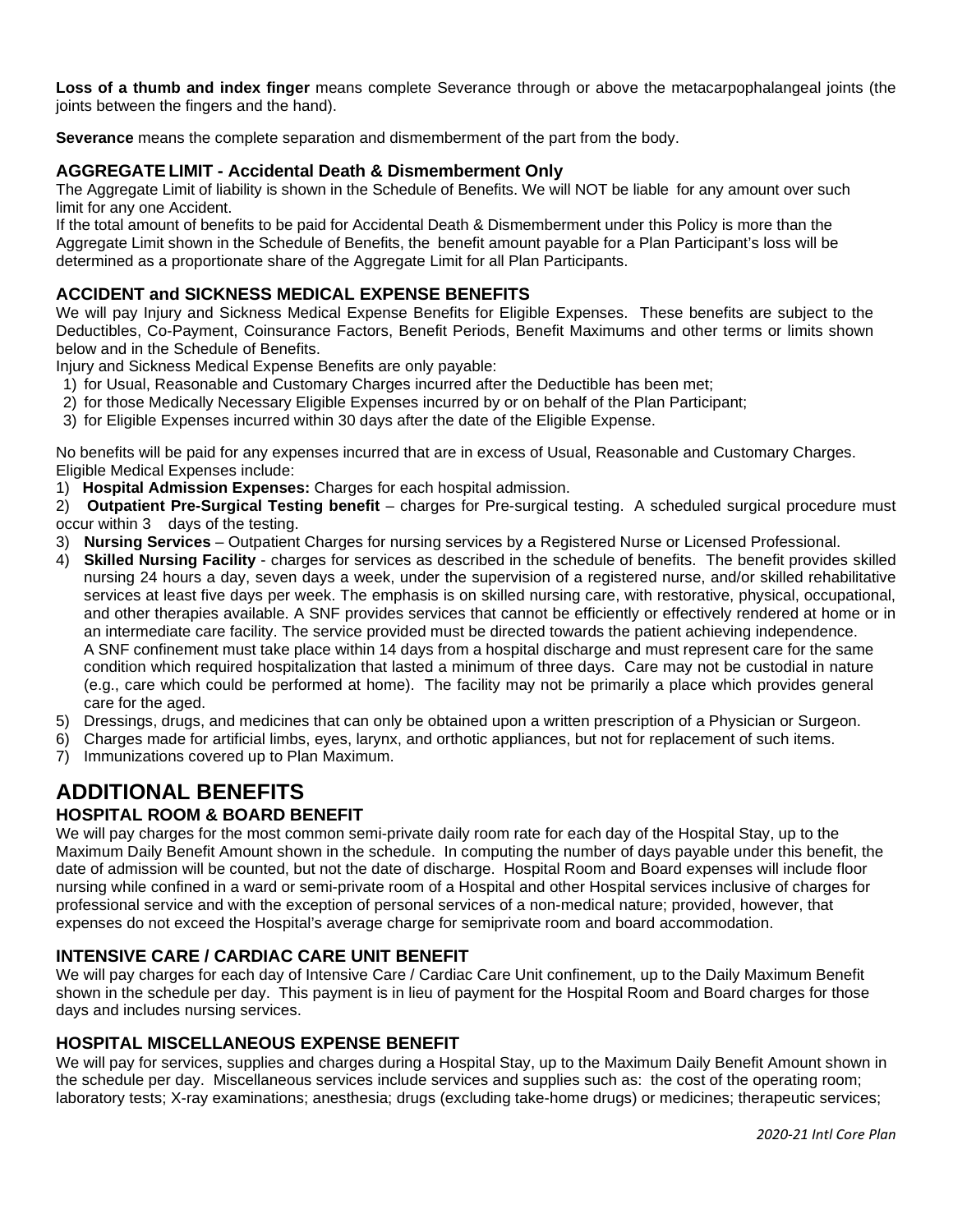and supplies; and blood and blood transfusions. Miscellaneous services do not include charges for telephone, radio or television, extra beds or cots, meals for guests, take home items, or other convenience items.

#### **SURGEON (IN OR OUTPATIENT) BENEFITS**

We will pa**y** charges for:

- 1) A Physician, for primary performance of a surgical procedure, up to the Maximum Benefit Amount shown in the Schedule of Benefits per procedure. Two or more surgical procedures through the same incision will be considered as one procedure. If an Injury or Sickness requires multiple surgical procedures through the same incision, We will pay only one benefit, the largest of the procedures performed. If multiple surgical procedures are performed during the same operative session, but through different incisions, We will pay for the most expensive procedure and 50% of Eligible Expenses for the additional surgeries.
- 2) A Physician, for assistant surgeon duties up to the Maximum Benefit shown in the Schedule of Benefits.

#### **ASSISTANT SURGEON BENEFIT**

If, in connection with such operation, a Plan Participant requires the services of an Assistant Surgeon, We will pay the Covered Percentage of the Covered Expense incurred.

#### **ATHLETIC SPORTS BENEFIT**

Coverage is provided up to the maximum amount payable as stated in the schedule if the Plan Participant's Injury or Sickness results from an intercollegiate athletic sport listed on the submitted census.

#### **PRE-ADMISSION TESTING BENEFIT**

We will pay benefits for charges for Pre-admission testing (inpatient confinement must occur within 3 days of the testing).

#### **ANESTHESIA BENEFIT**

We will pay benefits for Anesthesia for pre-operative screening and administration of anesthesia during a surgical procedure whether on an inpatient or outpatient basis.

#### **DAY SURGERY MISCELLANEOUS BENEFIT**

We will pay Day Surgery Miscellaneous benefits for services and supplies such as: the cost of the operating room; laboratory tests; X-ray examinations; anesthesia; drugs or medicine; therapeutic services; and supplies, on an outpatient basis.

#### **DIAGNOSTIC X-RAY AND LABORATORY BENEFIT**

We will pay the benefit if the Plan Participant requires diagnostic x -ray and/or laboratory examinations and services due to a Covered Loss, up to the Maximum Benefit per Covered Injury or Sickness indicated in the Schedule of Benefits. Outpatient x-ray services and laboratory tests are limited to the amount shown in the Schedule of Benefits.

#### **AMBULANCE BENEFIT**

When, by reason of Injury or Sickness, a Plan Participant requires the use of a community or Hospital Ambulance in a Medical Emergency, We will pay a Benefit Amount up to a Maximum shown in the schedule, within the metropolitan area in which the Plan Participant is located at that time the service is used. Ambulance Service is transportation by a vehicle designed, equipped and used only to transport the sick and injured from home, the scene of the Accident or Medical Emergency to a Hospital or between Hospitals. Surface trips must be to the closest local facility that can provide the covered service appropriate to the condition. If there is no such facility available, coverage is for trips to the closest facility outside the local area

Air transportation is covered when Medically Necessary because of a life threatening Injury or Sickness or if the Plan Participant is in a rural area, then air ambulance transportation to the nearest metropolitan area will be considered a Eligible Expense. Air Ambulance is air transportation by a vehicle designed, equipped and used only to transport the sick and injured to and from a Hospital for inpatient care.

#### **PHYSICIAN VISIT BENEFIT (INPATIENT)**

We will pay charges by a Physician for other than pre- or post-operative care for in-Hospital visits, up to the Maximum Benefit Amount shown in the Schedule of Benefits for Physician's Visit – In-Hospital.

#### **PHYSICIAN VISIT BENEFIT (OUTPATIENT)**

We will pay charges by a Physician for office visits, up to the Maximum Benefit Amount shown in the Schedule of Benefits for Physician's Office Visits.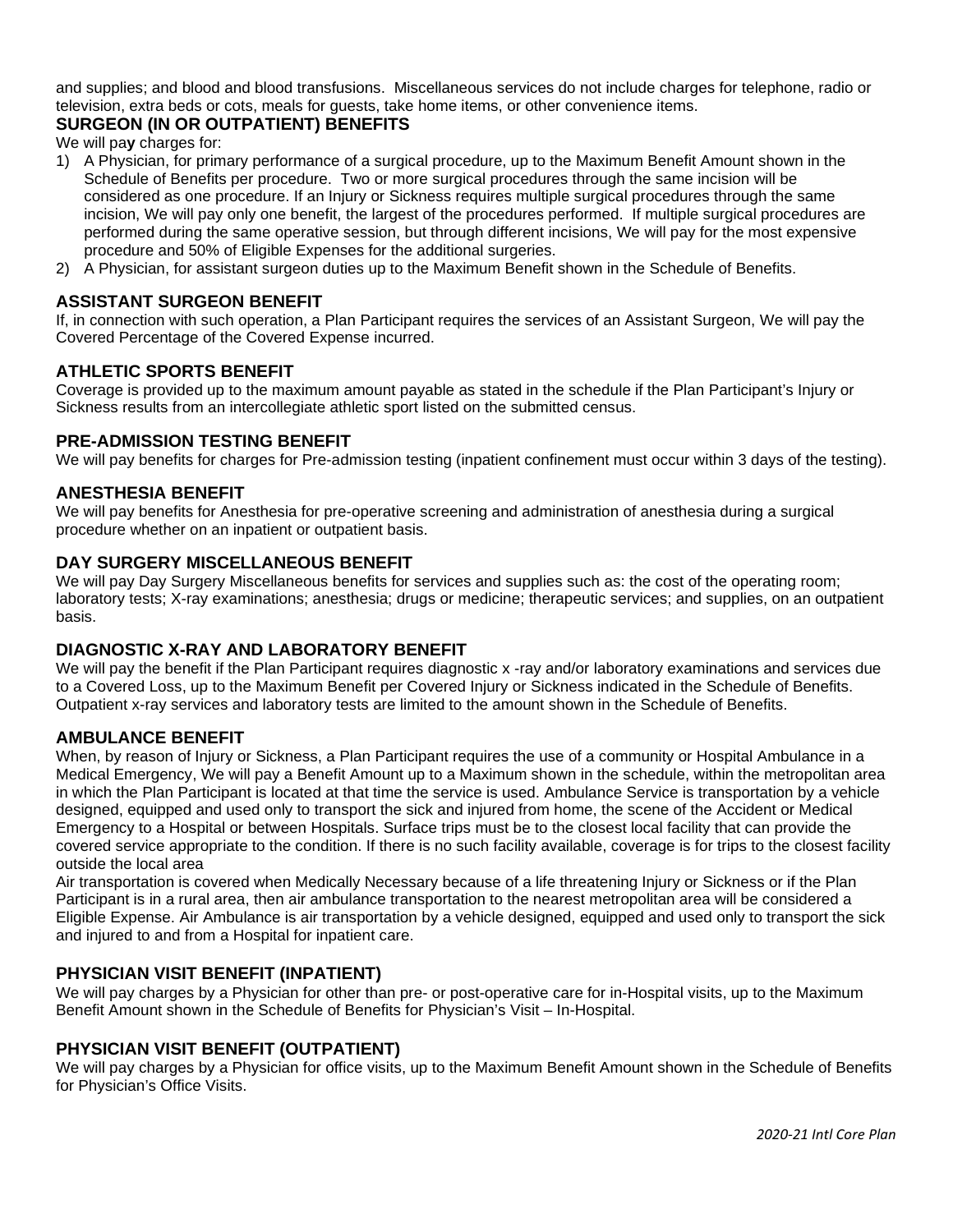Total visits per Injury will not exceed the combined Maximum shown in the Schedule of Benefits for All In-Hospital and Office Physician's Visits.

#### **CONSULTANT PHYSICIAN BENEFIT**

If, by reason of Injury or Sickness, a Plan Participant requires the services of a Consultant or Specialist when they are deemed necessary and ordered by an attending Physician for the purpose of confirming or determining a diagnosis, We will pay the Covered Percentage of the Covered Expenses incurred.

#### **RADIATION/ CHEMOTHERAPY THERAPY EXPENSE BENEFIT**

We will pay the Covered Percentage for the Covered Expenses incurred by a Plan Participant for drugs used in antineoplastic therapy and the cost of its administration. Coverage is provided for any drug approved by the Federal Food and Drug Administration (FDA), regardless of whether the specific neoplasm for which the drug is being used as treatment is the specific neoplasm for which the drug was approved by the FDA, so long as:

- 1) the drug is ordered by a Physician for the treatment of a specific type of neoplasm;
- 2) the drug is approved by the FDA for use in antineoplastic therapy;
- 3) the drug is used as part of an antineoplastic drug regimen;
- 4) current medical literature substantiates its efficacy, and recognized oncology organizations generally accept the treatment; and
- 5) the Physician has obtained informed consent from the patient for the treatment regimen that includes FDA approved drugs for off-label indications.

#### **EMERGENCY ROOM BENEFIT**

We will pay this benefit if the Plan Participant requires Emergency Room treatment due to a Covered Loss resulting directly and independently of all other causes from a Covered Injury or Sickness.

**Emergency Room** means a trauma center or special area in a Hospital that is equipped and staffed to give people emergency treatment on an outpatient basis. An Emergency Room is not a clinic or Physician's office. Services including physician charges and related x-ray/laboratory interpretations will be paid under this benefit.

#### **WELLNESS MEDICAL EXPENSE BENEFIT**

We will pay Eligible Expenses, as per the limits stated in the Schedule of Benefits, Sickness Medical. Coverage is limited to the following expenses incurred subject to Exclusions. This benefit is not subject to Deductible or Coinsurance. In no event will the Company's maximum liability exceed the maximum stated in the Schedule of Benefits, as to expenses during any one period of individual coverage. Covered wellness expenses include:

- 1) Routine physical examinations
- 2) Preventive medical attention.

#### **EXTENSION OF ACCIDENT AND SICKNESS MEDICAL BENEFITS**

If a Plan Participant is under the care and treatment of a Physician and Hospital confined on the Termination Date of the Policy benefits will continue to be paid for that condition for a period of up to 90 days or the maximum benefit has been paid, whichever occurs first.

#### **MATERNITY AND PRE-NATAL CARE BENEFIT**

When a covered Maternity is incurred by a Plan Participant the Company will pay the Usual, Reasonable and Customary medical expenses in excess of the Deductible and Coinsurance as stated in the Schedule of Benefits, Maternity. In no event will the Company's maximum liability exceed the maximum stated in the Schedule of Benefits Maternity, as to Eligible Expenses during any one period of individual coverage.

Benefits will be payable for Eligible Expenses an Plan Participant incurs before, during, and after delivery of a Child, including Physician, Hospital, laboratory, and ultrasound services. Coverage for the Inpatient postpartum stay for the Plan Participant and her newborn Child in a Hospital, will, at a minimum, be for the length of stay recommended by the American Academy of Pediatrics and the American College of Obstetricians and Gynecologists in their guidelines for Perinatal Care.

Coverage for a length of stay shorter than the minimum period mentioned above may be permitted if the Plan Participant Person's attending Physician determines further Inpatient postpartum care in not necessary for the Plan Participant or her newborn Child provided the following are met:

1) In the opinion of the Plan Participant Person's attending Physician, the newborn Child meets the criteria for medical stability in the guidelines for Perinatal Care prepared by the Academy of Pediatrics and the American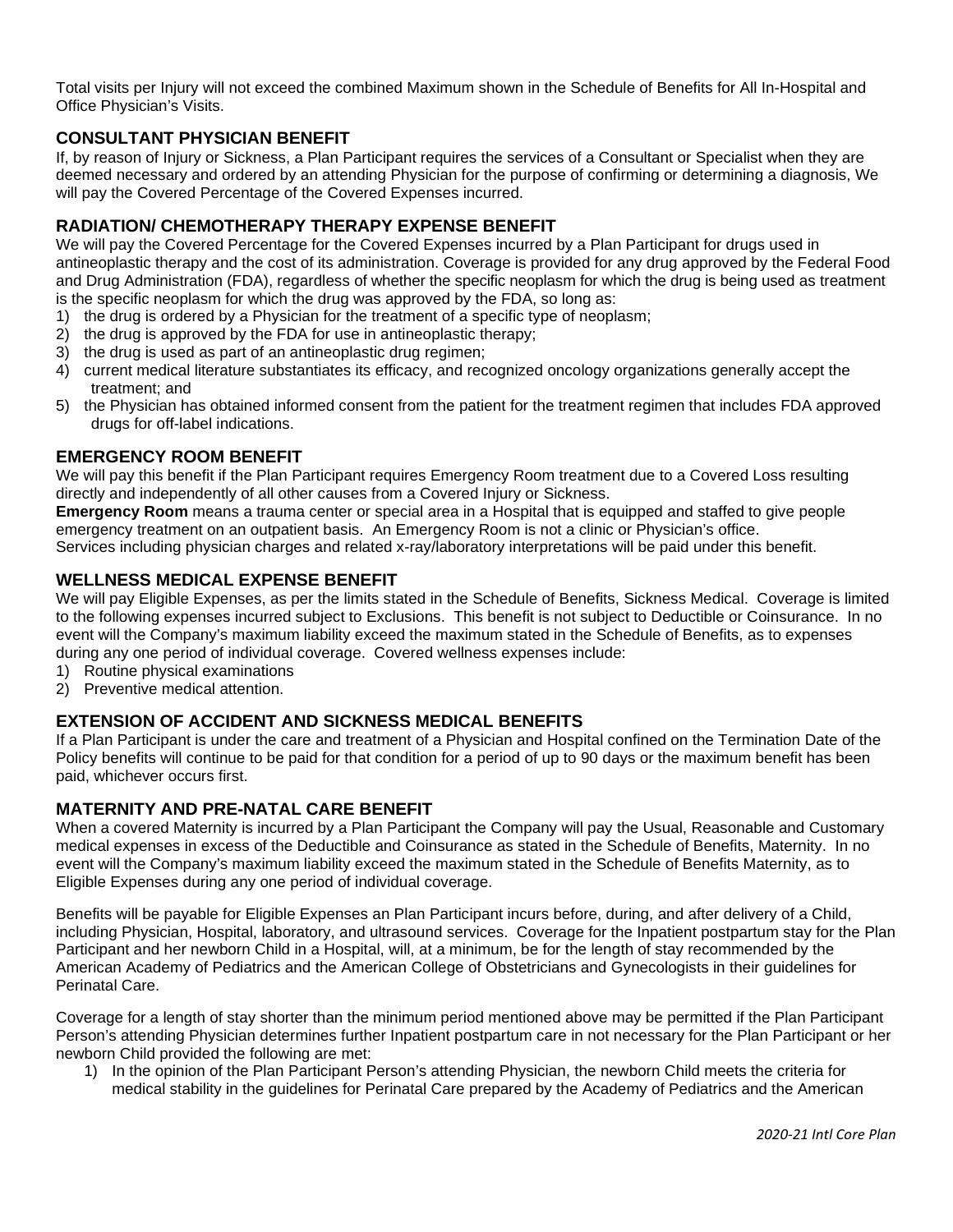College of Obstetricians and Gynecologists that determine the appropriate length of stay based upon the evaluation of:

- a) The antepartum, intrapartum, postpartum course of the mother and infant;
- b) The gestational stage, birth weight, and clinical condition of the infant;
- c) The demonstrated ability of the mother to care for the infant after discharge; and
- d) The availability of post discharge follow up to verify the condition of the infant after discharge; and
- 2. One (1) at-home post delivery care visit is provided to the Plan Participant at her residence by a Physician or Registered Nurse performed no later than forty-eight (48) hours following discharge of the Plan Participant and
	- her newborn Child from the Hospital. Coverage for this visit includes, but is not limited to:
	- a) Parent education;
	- b) Assistance in training in breast or bottle feeding; and
	- c) Performance of any maternal or neonatal tests routinely performed during the usual course of Inpatient care for the Plan Participant or newborn Child, including the collection of an adequate sample for the hereditary and metabolic newborn screening. (At the Plan Participant Person's discretion, this visit may occur at the Physician's office.)

#### **MENTAL AND NERVOUS CONDITIONS EXPENSE BENEFIT**

If a Plan Participant requires treatment for a Mental or Nervous Condition, We will pay for such treatment as follows:

#### **BENEFITS FOR INPATIENT HOSPITAL CONFINEMENT**

When a Plan Participant requires Hospital Confinement for treatment of a Mental or Nervous Condition, We will pay the Covered Percentage of the Eligible Expenses incurred for such Hospital Confinement. Such confinement must be in a licensed or certified facility, including Hospitals.

#### **BENEFITS FOR OUTPATIENT MENTAL AND NERVOUS SERVICES**

We will pay the Covered Percentage of the Eligible Expenses incurred for the outpatient treatment of Mental and Nervous Conditions as defined up to one visit per day.

The Mental and Nervous Condition must, in the professional judgment of healthcare providers, be treatable, and the treatment must be Medically Necessary.

Outpatient treatment and Physician services include charges made by an outpatient treatment department of a Hospital, or community mental health facility, or charges for services rendered in a Physician's office. Treatment may be provided by any properly licensed Physician, psychologist or other provider as required by law.

**Biologically Based Mental Sickness** means a mental, nervous, or emotional disorder caused by a biological disorder of the brain which results in a clinically significant, psychological syndrome or pattern that substantially limits the functioning of the person with the Sickness.

We will pay the Covered Percentage of the Eligible Expenses incurred for treatment of biologically based mental Sickness, including:

- a) Schizophrenia;
- b) Schizoaffective disorder;
- c) bipolar affective disorder;
- d) major depressive disorder;
- e) specific obsessive-compulsive disorder;
- f) delusional disorders;
- g) obsessive compulsive disorders;
- h) anorexia and bulimia; and
- i) panic disorder.

#### **ALCOHOL AND DRUG ABUSE EXPENSE BENEFIT**

If a Plan Participant requires treatment on account of alcoholism, Alcohol Abuse, Drug Abuse or drug dependency, We will pay for such treatment as follows:

#### **BENEFITS FOR INPATIENT HOSPITAL CONFINEMENT**

When a Plan Participant is confined as an inpatient in: (i) a Hospital; or (ii) a Detoxification Facility for the treatment of alcoholism, Alcohol Abuse, Drug Abuse or drug dependency, We will pay the Covered Percentage of the Eligible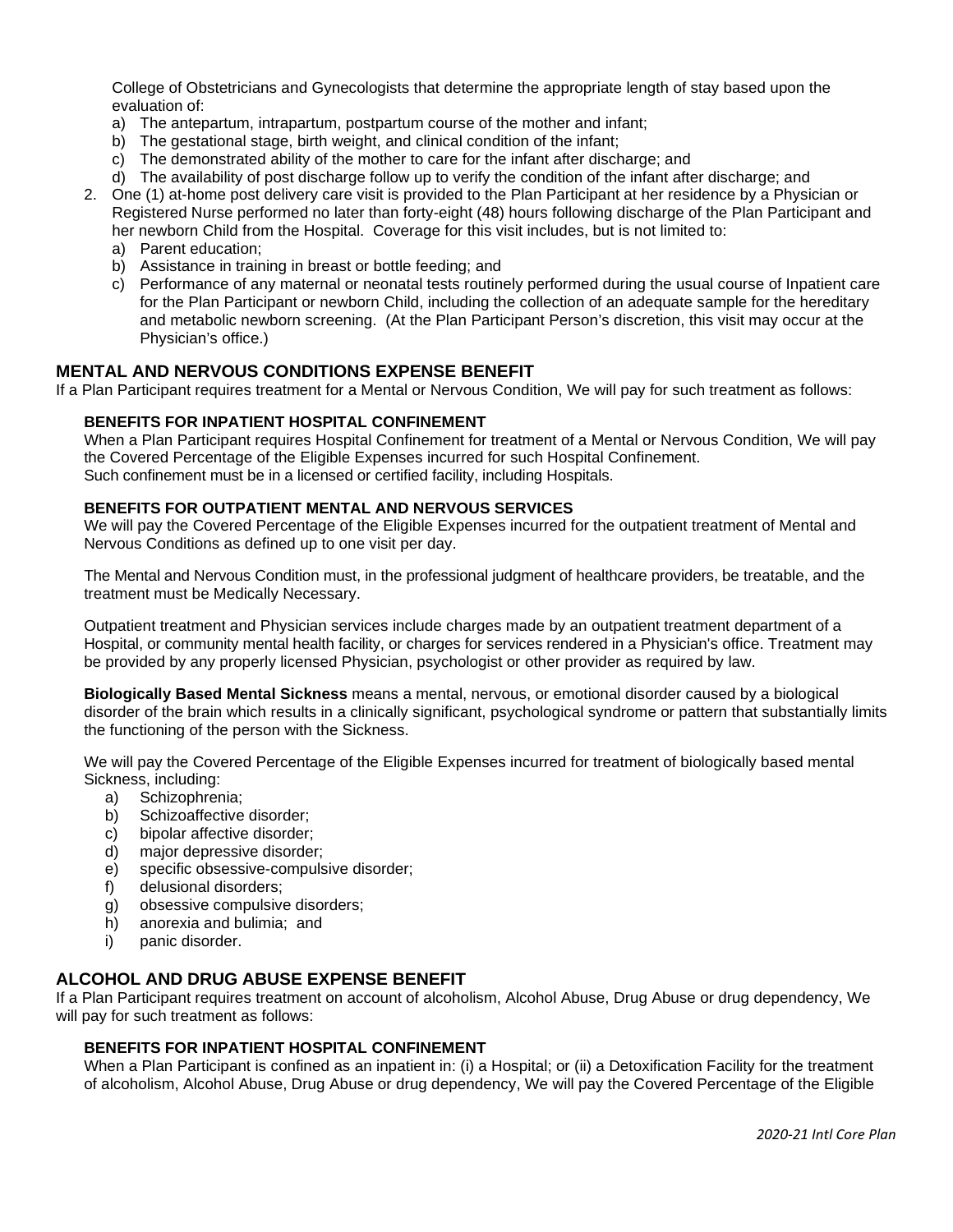Expenses incurred for such Hospital Confinement. Such Confinement must be in a licensed or certified facility, including Hospitals.

#### **BENEFITS FOR OUTPATIENT ALCOHOL and DRUG SERVICES**

We will pay the Covered Percentage of the Eligible Expenses incurred for the treatment of alcoholism, Alcohol Abuse, Drug Abuse, or drug dependency.

Outpatient Treatment and Physician services include charges for services rendered in a Physician's office or by an outpatient treatment department of a Hospital, community mental health facility or alcoholism treatment facility, so long as the Hospital, community mental health facility or alcoholism treatment facility is approved by the Joint Commission on the Accreditation of Hospitals or certified by the Department of Health. The services must be legally performed by or under the clinical supervision of a licensed Physician or a licensed psychologist who certifies that a Plan Participant needs to continue such treatment.

**Alcohol Abuse** means a condition that is characterized by a pattern of pathological use of alcohol with repeated attempts to control its use, and with significant negative consequences in at least one of the following areas of life: medical, legal, financial, or psycho-social.

**Drug Abuse** means a condition that is characterized by a pattern of pathological use of a drug with repeated attempts to control its use, and with significant negative consequences in at least one of the following areas of life: medical, legal, financial, or psycho-social.

**Detoxification Facility** means a facility that provides direct or indirect services to an acutely intoxicated individual to fulfill the physical, social and emotional needs of the individual by:

- a) monitoring the amount of alcohol and other toxic agents in the body of the individual;
- b) managing withdrawal symptoms; and
- c) motivating the individual to participate in the appropriate addictions treatment programs for Alcohol and Drug Abuse.

#### **ELECTIVE/THERAPEUTIC TERMINATION OF PREGNANCY BENEFIT**

We will pay benefits as described in the Schedule of Benefits for expenses incurred for the intentional termination of pregnancy before the fetus can live independently.

#### **EMERGENCY DENTAL EXPENSE BENEFIT**

We will pay benefits as described in the Schedule of Benefits for expenses for emergency dental treatment due to sustaining an Injury to natural teeth. We will pay benefits as described in the Schedule of Benefits for expenses incurred during the Plan Participant's Trip for emergency dental treatment. Only expenses for emergency dental treatment to natural teeth incurred during the Trip will be reimbursed. Expenses incurred after the Trip are not covered.

#### **PHYSIOTHERAPY EXPENSE BENEFIT**

We will pay benefits as described in the Schedule of Benefits for eligible Physiotherapy expenses incurred by the Plan Participant. We will pay Usual, Reasonable and Customary expenses in excess of the Deductible as stated in the Schedule of Benefits. In no event will the Company's maximum liability exceed the maximum stated in the Schedule of Benefits, as to Eligible Expenses during any one period of individual coverage.

For the purpose of this section, **Physiotherapy means c**harges for physiotherapy if recommended by a Physician for the treatment of a specific Disablement or following hospitalization and administered by a licensed physiotherapist , up to up to the maximum amount shown in the Schedule of Benefits per day for the Physiotherapy benefit. Charges include treatment and office visits connected with such treatment when prescribed by a Physician, including diathermy, ultrasonic, whirlpool, heat treatments, microtherm, chiropractic, adjustments, manipulation, massage or any form of physical therapy.

#### **DURABLE MEDICAL EQUIPMENT EXPENSE BENEFIT**

If, by reason of Injury or Sickness, a Plan Participant requires the use of Durable Medical Equipment, We will pay the Covered Percentage of the Eligible Expenses incurred by a Plan Participant for such Durable Medical Equipment. We pay the Covered Percentage of the Eligible Expenses incurred by a Plan Participant for the purchase or rental of such item. In no event shall we pay rental charges in excess of the purchase price. Any rental charges paid will be applied toward the cost of the purchase price if the equipment is purchased at a later date**.** If Durable Medical Equipment is purchased, it is Our property and is to be returned to Us, at Our expense, upon completion of a Plan Participant's need, if so requested by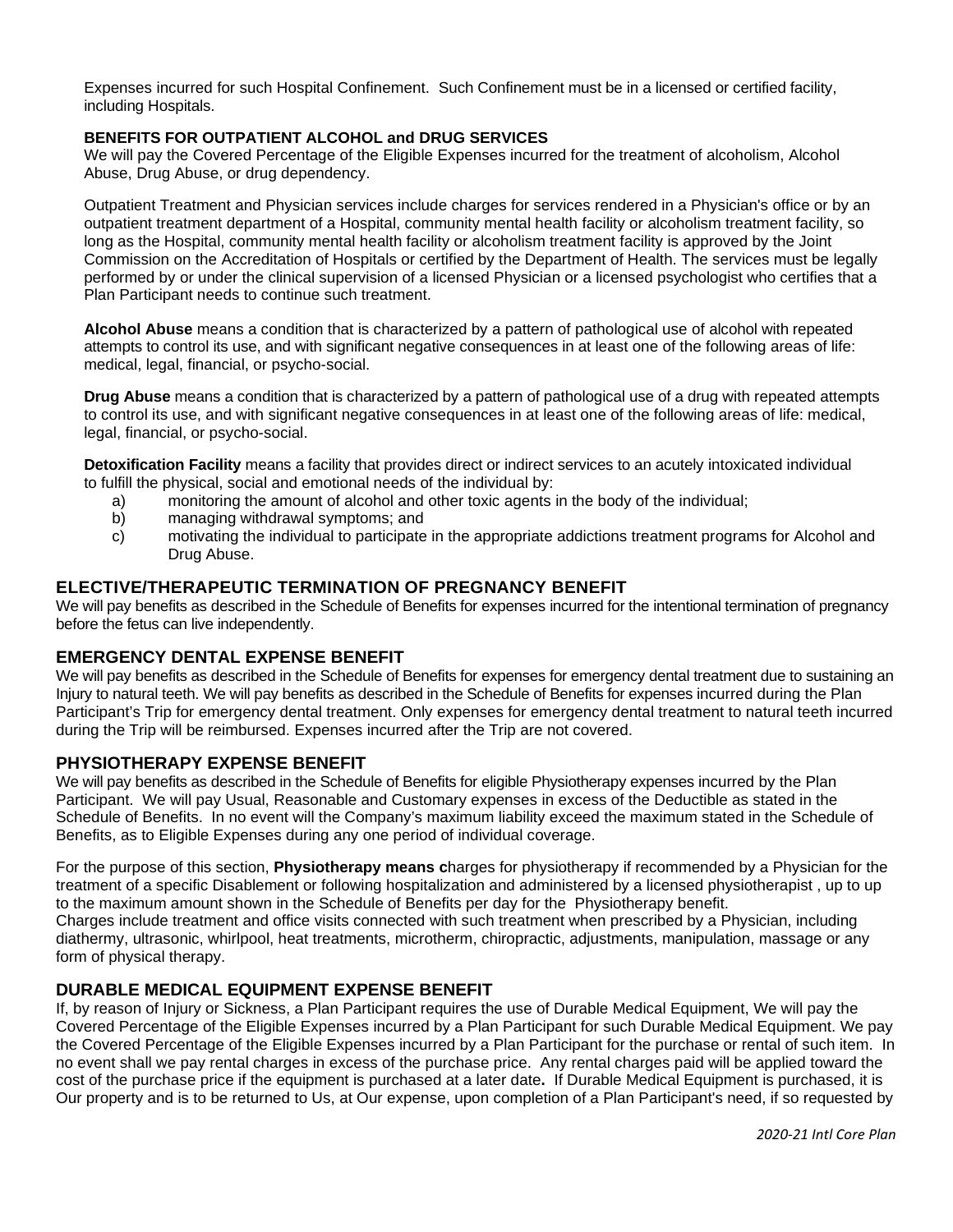Us.

We do not pay for the replacement of Durable Medical Equipment.

**Durable Medical Equipment** which includes braces and appliances means medical equipment that:

- 1) is prescribed by the Physician who documents the necessity for the item including the expected duration of its use;
- 2) can withstand long-term repeated use without replacement;
- 3) is not useful in the absence of an Injury or Sickness; and
- 4) can be used in the home without medical supervision.

#### **OUT-PATIENT PRESCRIPTION DRUG BENEFIT**

We will pay the Eligible Expenses, subject to the Deductible Amount, co-payment, and Coinsurance Percentage shown in the Schedule of Benefits, if any; for a Prescription Drug or medication when prescribed by a Physician on an outpatient basis.

#### **Prescription Drug** means a drug which:

- 1) Under Federal law may only be dispensed by written prescription; and
- 2) Is utilized for the specific purpose approved for general use by the Food and Drug Administration.

The Prescription Drug must be dispensed for the outpatient use by the Plan Participant:

- 1) On or after the Plan Participant's Effective Date; and
- 2) By a licensed pharmacy provider.

Benefits are payable up to the Maximum Benefit Amount shown on the Schedule of Benefits.

# **EXCLUSIONS & LIMITATIONS**

The Policy does not cover any loss resulting from any of the following unless otherwise covered under the Policy by Additional Benefits:

- 1) War or any act of war, declared or undeclared;
- 2) Injury sustained while in the service of the armed forces of any country. When the Plan Participant enters the armed forces of any country, We will refund the unearned pro rata premium upon request;
- 3) Voluntary, active participation in a riot or insurrection;
- 4) Medical expenses resulting from a motor vehicle accident in excess of that which is payable under any other valid and collectible insurance;
- 5) Medical Treatment related to organ transplants, whether as donor or recipient; this includes expenses incurred for the evaluation process, the transplant surgery, post operative treatment, and expenses incurred in obtaining, storing or transporting a donor organ. In relation to a bone marrow or stem cell transplant this exclusion would include harvesting & mobilization charges; For any Covered Losses resulting from the Plan Participant's intoxication or use of illegal drugs or any drugs or medication that is intentionally not taken in the dosage recommended by the manufacturer or for the purpose prescribed by the Plan Participant's Physician;
- 6) Commission or attempt to commit an assault or felony, or that occurs while being engaged in an illegal occupation;
- 7) Eligible Expenses for which the Plan Participant would not be responsible in the absence of the Policy;
- 8) Treatment of acne;
- 9) Charges which are in excess of Usual, Reasonable and Customary charges;
- 10) Charges that are not Medically Necessary;
- 11) Charges provided at no cost to the Plan Participant;
- 12) Expenses incurred for treatment while in Your Home Country;
- 13) Expenses incurred for an Accident or Injury or Sickness after the Benefit Period shown in the Schedule of Benefits or incurred after the termination date of coverage;
- 14) Regular health checkups; routine physical, immunizations or other examination where there are no objective indications or impairment in normal health; unless specifically covered by this Policy.
- 15) Services or treatment rendered by a Physician, Registered Nurse or any other person who is employed or retained by the Policyholder; or an Immediate Family member of the Plan Participant;
- 16) Duplicate services actually provided by both a certified nurse midwife and Physician;
- 17) Any Covered Loss paid under Workers' Compensation, Employer's liability laws or similar occupational benefits or while engaging in an occupation for monetary gain from sources other than the Policyholder;
- 18) Benefits for enrolling solely for the purpose of obtaining medical treatment, while on a waiting list for a specific treatment, or while traveling against the advice of a Physician;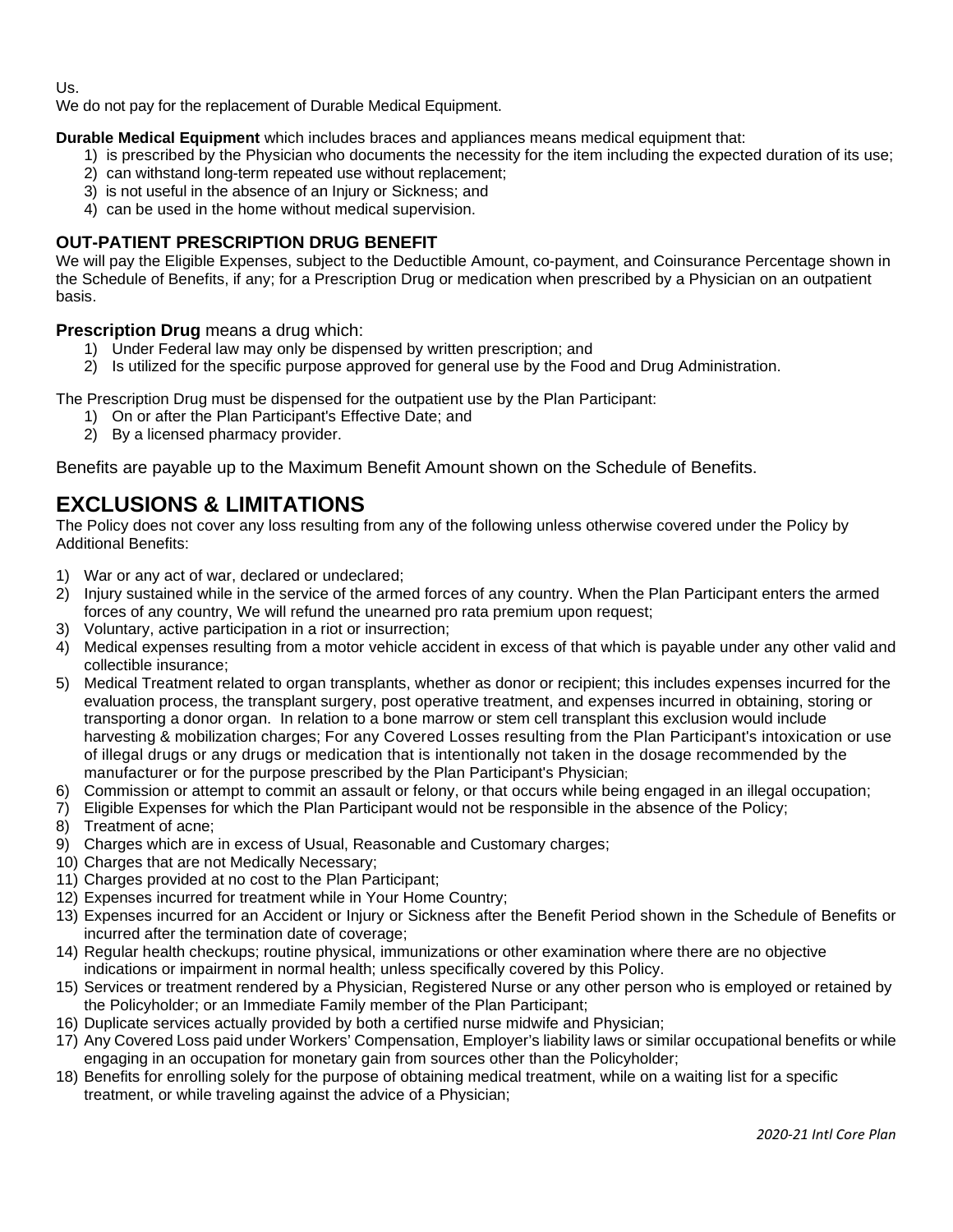- 19) Aggravation or re-injury of a prior Injury that the Plan Participant suffered prior to his or her coverage Effective Date, unless We receive a written medical release from the Plan Participant's Physician;
- 20) Drug, treatment or procedure that either promotes or prevents conception, or prevents childbirth, including but not limited to: artificial insemination, treatment for infertility or impotency, sterilization or reversal thereof;
- 21) Charges incurred for Surgery or treatments which are, Experimental/Investigational, or for research purposes;
- 22) Expense incurred for treatment of temporomandibular joint (TMJ) disorders or craniomandibular joint dysfunction and associated myofacial pain;
- 23) Dental care or treatment other than care of sound, natural teeth and gums required on account of Injury resulting from an Accident while the Plan Participant is covered under the Policy, and rendered within 6 months of the Accident;
- 24) Eyeglasses, contact lenses, hearing aids, braces, appliances, or examinations or prescriptions therefore;
- 25) Weak, strained or flat feet, corns, calluses, or toenails;
- 26) Private-duty nursing services;
- 27) Expenses payable under any prior policy which was in force for the person making the claim;
- 28) Expenses incurred during a Hospital emergency room visit which is not of an emergency nature;
- 29) Treatment paid for or furnished under any other individual or group policy, or other service or medical prepayment plan arranged through the employer to the extent so furnished or paid, or under any mandatory government program or facility set up for the treatment without cost to any individual;
- 30) Travel in or upon:
	- a) A snowmobile;
	- b) A water jet ski
	- c) Any two or three wheeled motor vehicle, other than a motorcycle registered for on-road travel;
	- d) Any off-road motorized vehicle not requiring licensing as a motor vehicle; when used for competition.
- 31) Injury sustained while taking part in: mountaineering; hang gliding; parachuting; bungee jumping; racing by horse, motor vehicle or motorcycle; snowmobiling; motorcycle/motor scooter riding; scuba diving, involving underwater breathing apparatus, unless PADI or NAUI certified; cuba diving, involving underwater breathing apparatus; solo diving snorkeling; spelunking; parasailing; white water rafting; surfing, unless part of a school credit course; and snow boarding.
- 32) Practice or play in any intercollegiate, professional or semiprofessional sports contest or competition;
- 33) Rest cures or custodial care;
- 34) Weight reduction programs or surgical treatment of obesity;
- 35) Elective or Cosmetic surgery and Elective Treatment or treatment for congenital anomalies (except as specifically provided), except for reconstructive surgery on a diseased or injured part of the body (Correction of a deviated nasal septum is considered cosmetic surgery unless it results from a covered Injury or Sickness);
- 36) Services rendered for detection and correction by manual or mechanical means (including x-rays incidental thereto) of structural imbalance, distortion or subluxation in the human body for purposes of removing nerve interference where such interference is the result of or related to distortion, misalignment or subluxation of or in the vertebral column.
- 37) Travel or flight in or on any vehicle for aerial navigation except as a fare paying passenger on a regularly scheduled commercial airline.
- 38) Ionising radiation or contamination by radioactivity from any nuclear fuel or from any nuclear waste, from combustion of nuclear fuel, the radioactive, toxic, explosive or other hazardous properties of any nuclear assembly or nuclear component of such assembly.
- 39) Plan Participant being exposed to the Utilisation of nuclear, chemical or biological weapons of mass destruction.
- 40) Treatment of HIV infection, HIV related illness and AIDS (acquired immune deficiency synderome in excess of a lifetime maximum of \$7,500).

### **SCHOLASTIC EMERGENCY SERVICES GLOBAL EMERGENCY ASSISTANCE SERVICES**

Enrollment in the **International Student Accident & Sickness Plan** also provides you with a unique array of global Emergency assistance when faced with a medical Emergency while traveling. Any time you are at least *100 miles from your permanent address,* campus address or in another country, the Scholastic Emergency Services program ensures that you have access to appropriate medical care.

Some of the many services offered include: medical consultations, prescription assistance, medical evacuation, medical repatriation, return of mortal remains, Hospital admission guarantee, Emergency trauma counseling, and pre-trip information. Should you experience a medical Emergency while traveling, call Scholastic Emergency Services and speak with trained crisis management counselors and medical personnel 24 hours a day, 365 days a year.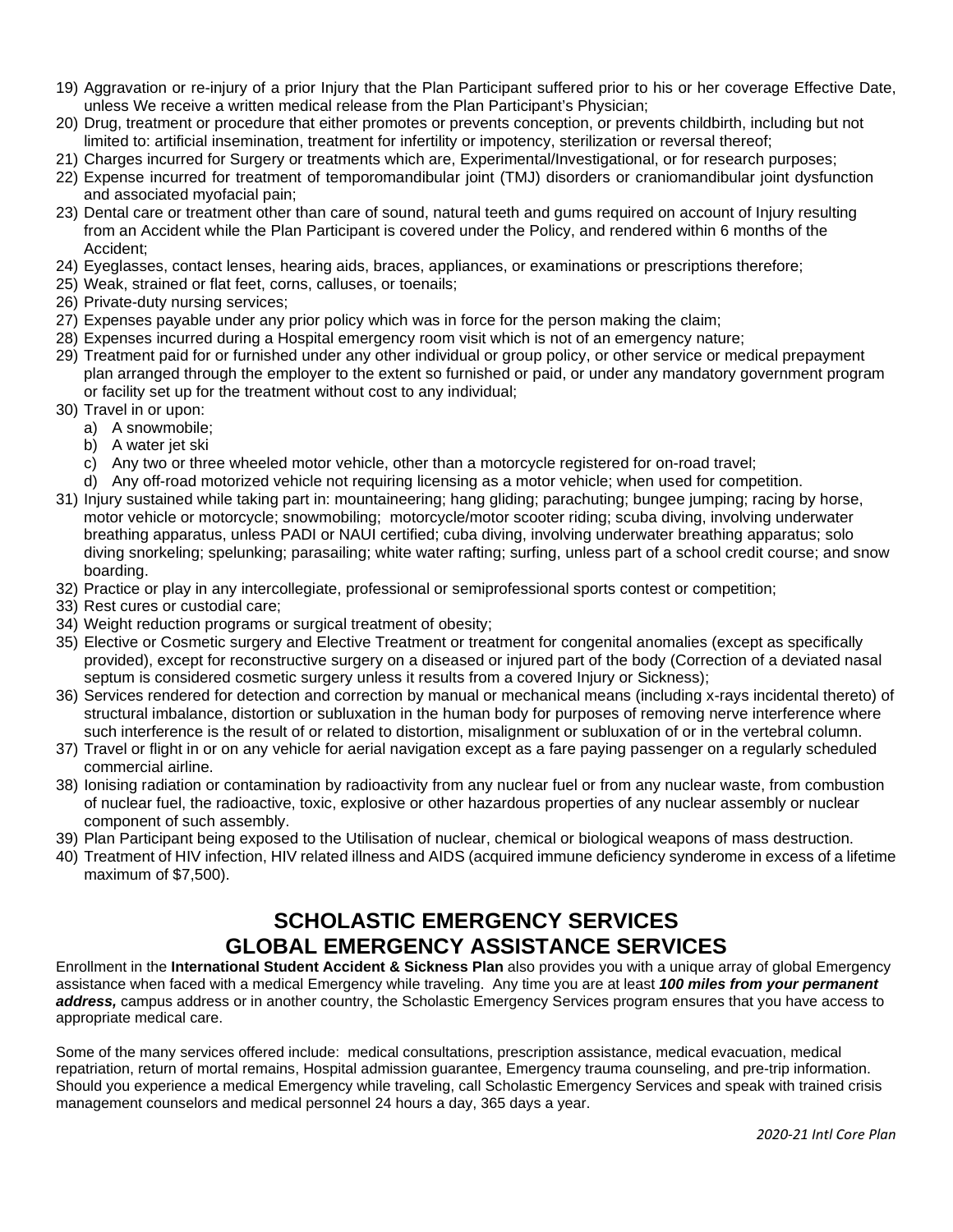Scholastic Emergency Services does not replace your medical insurance. All medical costs incurred should be submitted to your medical insurance plan and are subject to the policy limits of your health insurance. **All assistance services must be arranged and provided by Scholastic Emergency Services. Claims for reimbursement of assistance services will not be accepted.**

This benefit applies only to students eligible students who have paid for this coverage and did not waive the coverage. Services are subject to verification of coverage. Once you are enrolled in the **International Student Accident & Sickness Plan** you may obtain an identification card and further information regarding the services provided by Scholastic Emergency Services from Health Services.

If you require assistance and are more than 100 miles from your permanent residence, campus, or abroad, call SES Operations Center at 1-877-488-9833 (toll free inside the U.S.A.) or 609-452-8570 (outside the U.S.A., precede number by U.S. access code). Please use Reference Number 01AA-EIA-05044.

*The Scholastic Emergency Services program is solely provided by Scholastic Emergency Services and is not affiliated with United States Fire Insurance Company. Scholastic Emergency Services is a registered service mark of Assist America Inc.*

### **CLAIM PROCEDURES**

Present your ID card to your medical provider in order to verify coverage. Your medical provider will bill NAHGA directly and if additional information is needed you will be notified. **IMPORTANT!** All claim forms must be submitted within 6 months from the date of injury or initial treatment for a sickness/condition. All medical expenses (bills) must be submitted within 12 months from the date of service or date of death or they will be denied.

All claim information should be sent to: **NAHGA Claim Services** 

**PO Box 189 Bridgton, ME 04009 Phone: 877.497.4980 Fax: 207.647.4569 E-mail: [eiia@nahga.](mailto:31TUeiia@nahga.com%20U31T)com \_** 

**NAHGA** 

Plans are underwritten by Allied World Assurance Company, Ltd.

All conditions of coverage, terms, and limitations are defined and provided for in the policy.

Please keep this Brochure as a brief summary of the coverage provided and is subject to the terms, conditions, limitations and exclusions of the policy. Please see the policy and certificate for complete details. Coverage may vary or may not be available in all states.

#### **Short Form Notice and Consent**

To provide our services as an insurer, EIIA will collect and use personal information about you, such as your name, age and contact details so that we can arrange insurance cover for you. During the period of your insurance you may also provide special personal information (e.g. about your health) that may be used by EIIA and by us, so that we can process your insurance and deal with any claim you make.

We may pass your personal information to third parties such as medical emergency providers, reinsurers, loss adjusters, sub-contractors and affiliates, who will use your personal information for processing your insurance and handling claims, as well as for the purposes described in our Privacy Notice. Certain regulators may also require your personal information for their own purposes which are also described in our Privacy Notice.

We may transfer your personal information to other countries which have limited or no data protection laws. Any transfer will be made with appropriate safeguards in place to ensure your personal information is held securely.

 *2020-21 Intl Core Plan*